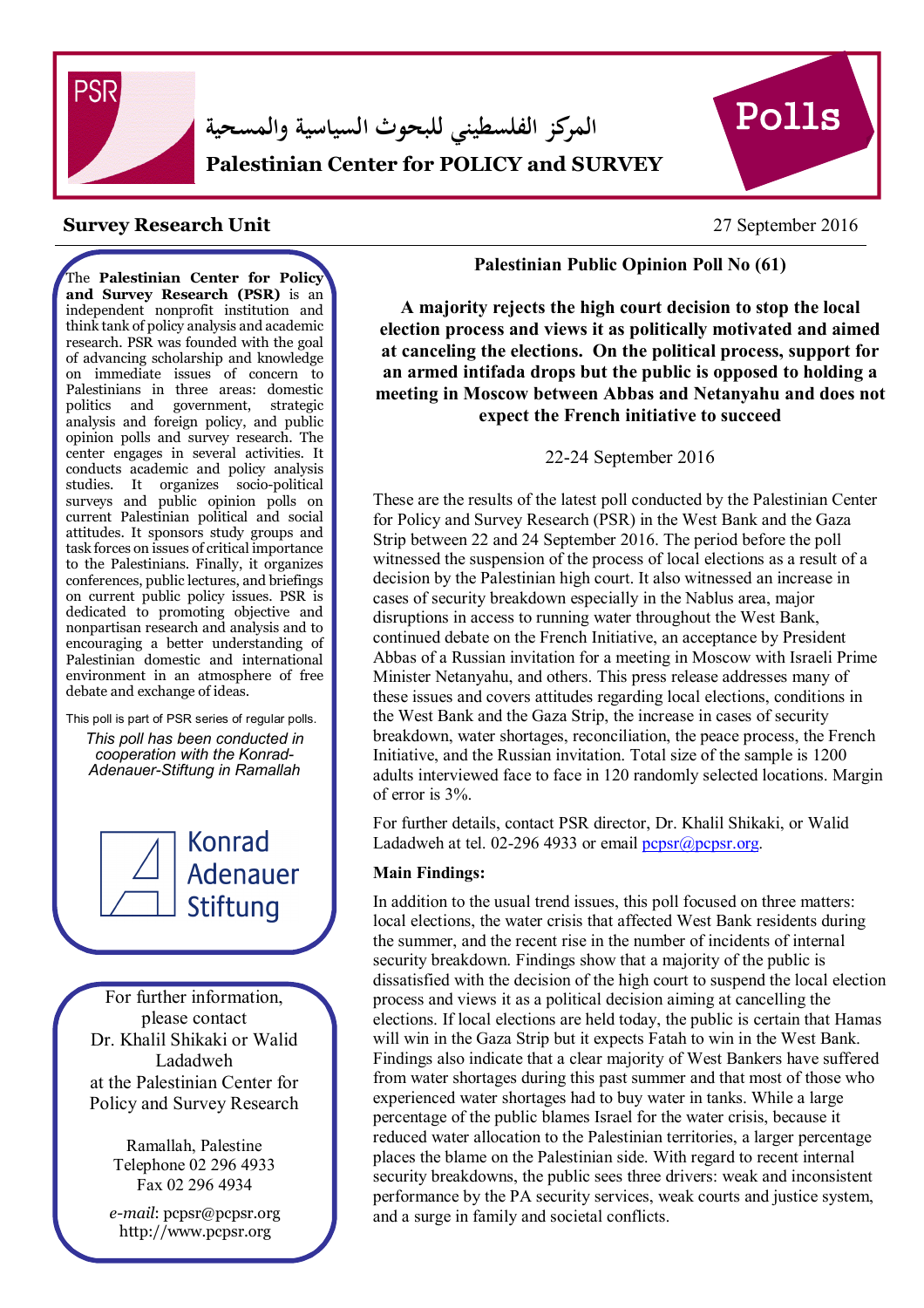There is no doubt that a great part of the motivation for the public rejection of the high court decision regarding local elections, despite the fact that these elections will take place under conditions of national and territorial disunity, is related to a democratic impulse. This attitude appears at odd with past findings in which national unity impulses trumped democratic ones. It is clear from the findings that the public believes that a successful holding of local elections throughout the West Bank and the Gaza Strip will significantly improve the chances for holding presidential and parliamentary elections that have not been held for more than a decade. On the other hand, it is clear that the national unity impulse is not totally absent. About one third of the public is unhappy about the fact that local elections, if held, will take place under conditions of disunity. Indeed, a slight majority rejects the idea of holding parliamentary and presidential elections under the same conditions. It is worth noting that there are no significant differences between attitudes of the residents of the West Bank compared to those in the Gaza Strip regarding all the issues mentioned above, indicating perhaps that the motivation for both sides is not related to geography or region.

Compared to our findings three months ago, current findings indicate a strengthening of three developments found in the second quarter of 2016: (1) support for armed action continues to decline; (2) support for the French Initiative increases slightly; and (3) Fatah's popularity improves somewhat compared to that of Hamas and demand for Abbas' resignation decreases. Nonetheless, the current level of support for an armed intifada remains high and a majority opposes the Russian invitation for a meeting between Abbas and Netanyahu in Moscow. Moreover, the public remains highly pessimistic about the French Initiative's chances of success. Finally, Hamas' candidate for the presidency, Ismail Haniyeh remains more popular than Abbas.

## **(1) Local elections:**

- **61% are dissatisfied with the high court's decision to suspend the local elections process and 60% view it as politically motivated.**
- **If local elections are held, 50% say that the most important consideration for their vote is the ability of the electoral lists to deliver services; 31% say it is the ability to defend national rights.**
- **In local elections, 35% say that Fatah lists are the most able to deliver services and 17% say Hamas lists are the most able to do so.**
- **28% say that Fatah local election lists, and 26% say Hamas local election lists, are the most able to defend national rights.**
- **48% expect the cancelation of the local elections and 40% expect local elections to take place soon.**
- **The largest percentage expects Hamas to win in the Gaza Strip; in the West Bank, the largest percentage expects Fatah to win**

A majority of 61% is displeased with the decision of the Supreme Court of Justice to temporarily suspend the local election process and 29% are pleased. Findings show that 60% believe that the decision was politically motivated and aimed at scuttling the election process while 31% believe that the decision was a legal one and aimed at correcting the election process. Dissatisfaction with the court's decision is higher in the Gaza Strip (63%) than in the West Bank (60%); among t hose whose age is 50 and above (68%) compared to those whose age is between 18 and 22 years (52%); among Hamas supporters (77%) compared to supporters of Fatah and third parties (51% and 61% respectively); among residents of cities (64%) compared to residents of villages and refugee camps (48% and 53% respectively); among men (64%) compared to women (57%); among the religious (64%) compared to the nonreligious and the somewhat religious (50% and 60% respectively).

54% say that not holding local elections in the occupied East Jerusalem is not a good reason to stop local elections in the rest of the Palestinian territories. Similarly, 57% say that the fact that courts in the Gaza Strip, under Hamas control, ruled on election cases submitted to them in the Strip is not a good reason to stop local elections. 35% believe that Fatah and Hamas together wish to cancel local elections while 23% believe that it is Fatah that wishes to cancel these elections; only 14% believe that it is Hamas who wishes to cancel the elections.

41% say they have not registered to participate in local elections while 50% say they have registered. Among those who have registered, 81% say they intend to participate in the elections if and when they are held. 50% of those who intend to participate in the local elections say that the most important voting consideration is the ability of the electoral list to deliver services such as water, electricity, roads and other matters of daily life; 31% say that the most important consideration is the ability of the list to defend the rights of the Palestinian people and to contribute to the ending of the Israeli occupation; 9% say it is to serve the interests of the family; and 9% say the most important consideration is the support of the political party they are affiliated with. When evaluating the ability of the various electoral lists to meet the various considerations, 35% believe that the list supported by Fatah is the most able to deliver services while 17% believe that the list supported by Hamas is the most able to deliver services; 15% say it is the list of independents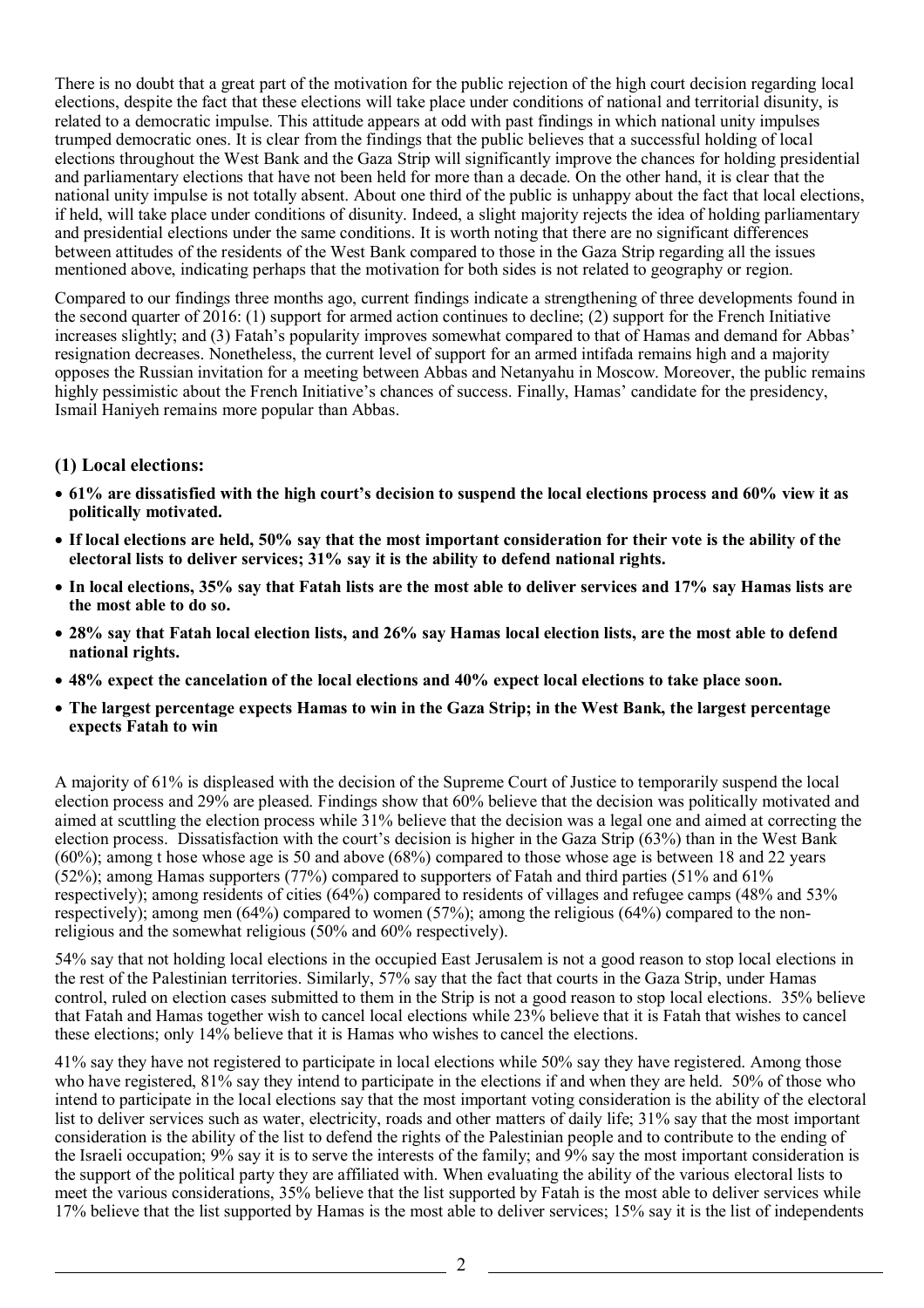and professionals while only 3% say it is the list supported by the Left. With regard to the ability to defend national rights and contribute to ending occupation, 28% believe that the list supported by Fatah is the most able to do that while 26% believe that the list supported by Hamas is the most able to do that; 11% say it is the list of independents and professionals while only 2% say it is the list supported by the Left.

The largest percentage (48%) believes that the local elections will be called off but 40% believe they will take place soon. If local elections do take place soon, the largest percentage (39%) believes they will assist in the process of reconciliation while 32% believe they will weaken the process of reconciliation and 25% think they will have no impact. If local elections are held soon, a majority of 56% expects Hamas lists or lists supported by Hamas, and 21% expect Fatah lists or lists supported by Fatah, to win in the Gaza Strip. With regard to election outcome in the West Bank, 44% expect Fatah lists or lists supported by Fatah, and 26% expect Hamas lists or lists supported by Hamas, to win. Expectations of election outcome differ in the Gaza Strip compared to the West Bank. For example, while 66% of West Bankers expect Hamas lists would win in the Gaza Strip, the percentage among Gazans drops to 37%. Moreover, while 36% of Gazans believe Fatah lists are likely to win in the local election in the Gaza Strip, the percentage drops to 14% among West Bankers. These differences diminish somewhat when predicting the outcome of the local elections in the West Bank: 34% of Gazans compared to 22% of West Bankers expect Hamas would win and 34% of Gazans and 49% of West Bankers expect Fatah would win. More than three quarters of the public (76%) support, and 18% oppose, the participation of West Bank refugee camps in the local elections.

## **(2) Presidential and parliamentary elections:**

- **Demand for Abbas' resignation decreases from 65% t0 61%.**
- **In presidential elections between President Abbas and Ismail Haniyeh, the latter receives 48% and the former 45%.**
- **In presidential elections between Marwan Barghouti and Ismail Haniyeh, the latter receives 36% and the former 58%.**
- **In parliamentary elections, Hamas receives 32% and Fatah 37%.**
- **A majority of 51% rejects holding presidential and parliamentary elections under conditions of disunity identical to those under which local elections might, with public approval, be held.**
- **42% believe that Fatah and president Abbas are the ones who impede the holding of presidential and parliamentary elections; only 22% put the blame on Hamas.**

61% of the public want president Abbas to resign while 33% want him to remain in office. Three months ago, 65% said they want Abbas to resign. Demand for Abbas' resignation stands at 58% in the West Bank and 65% in the Gaza Strip. If president Abbas does not nominate himself in a new election, 37% prefer to see Marwan Barghouti replacing him, while 19% prefer Ismail Haniyeh; Khalid Mishal and Mohammad Dahlan receive 5% each, Rami al Hamdallah receive and Mustapha Barghouti receive 4% each; Salam Fayyad receives 3%, and Saeb Erekat 1%.

Level of satisfaction with the performance of president Abbas stands at 37% today compared to 34% three months ago. Level of satisfaction with Abbas stands at 38% in the West Bank and 36% in the Gaza Strip. If new presidential elections were held today and only two were nominated, Ismail Haniyeh and Mahmoud Abbas, the former would receive 48% (compared to 48% three months ago) and the latter 45% (compared to 43% three months ago). In the Gaza Strip, Abbas receives 47% of the vote (compared to 41% three months ago) and Haniyeh receive 50% (compared to 49% three months ago). In the West Bank Abbas receives 43% (compared to 41% three months ago) and Haniyeh 46% (compared to 47% three months ago). If presidential elections were between three: Mahmud Abbas, Marwan Barghouti and Ismail Haniyeh, Abbas would receive 21%, Barghouti 41% and Haniyeh 33%. And if presidential elections were between two: Marwan Barghouti and Ismail Haniyeh, Barghouti receives 58% and Haniyeh 36%.

If new legislative elections were held today with the participation of all factions, 71% say they would participate in such elections. Of those who would participate, 32% say they would vote for Hamas and 37% say they would vote for Fatah, 7% would vote for all other third parties combined, and 24% are undecided. Three months ago, vote for Hamas stood at 31% and Fatah at 34%. Vote for Hamas in the Gaza Strip stands today at 37% (compared to 33% three months ago) and for Fatah at 39% (compared to 35% three months ago). In the West Bank, vote for Hamas stands at 29% (compared to 29% three months ago) and Fatah at 36% (compared to 34% three months ago).

Despite supporting the holding of local elections under current conditions in which Hamas has effective control over the Gaza Strip and in which the PA under Abbas and the Reconciliation Government controls the West Bank, a slim majority of 51% opposes, and 42% support, holding presidential and parliamentary elections under identical conditions. 59% believe, and 32% do not believe, that a successful holding of local elections would hasten the holding of parliamentary and presidential election. A plurality of 42% believes that Fatah and president Abbas are the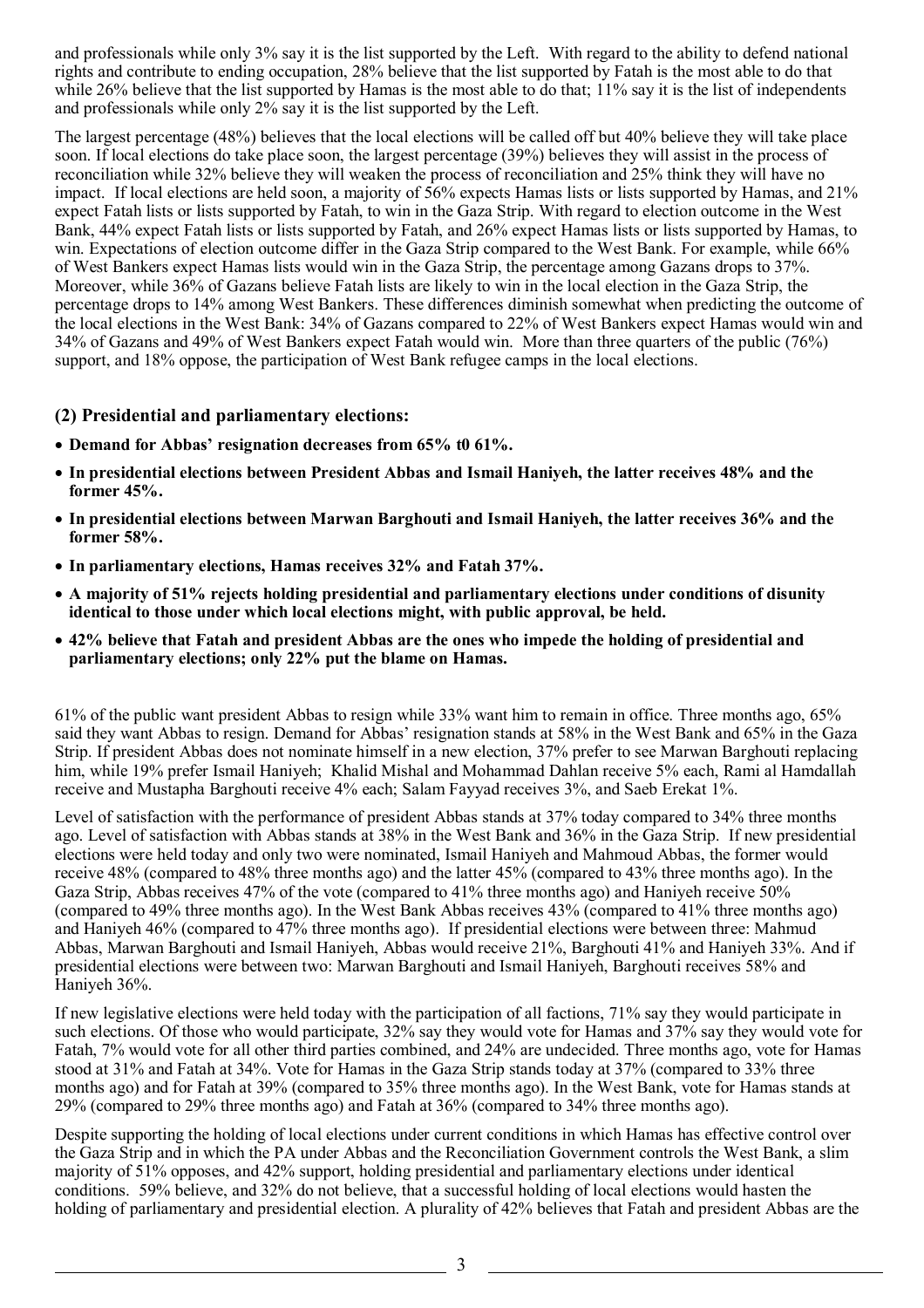ones who are impeding the holding of parliamentary and presidential elections in the Palestinian territories while only 22% believe that Hamas is the real impediment.

**(3) Domestic and security conditions, Allenby Bridge terminal, and UNRWA:** 

- **Perception of safety and security stands at 48% in the Gaza Strip and 42% in the West Bank.**
- **46% of Gazans and 29% of West Bankers want to immigrate to other countries.**
- **The belief that there is corruption in the PA institutions stands at 79%; only 16% believe there is press freedom in the West Bank and 14% believe there is press freedom in the Gaza Strip.**
- **47% believe that the PA is a burden on the Palestinian people and 46% believe it is an asset.**
- **59% oppose and 26% support the return of Mohammad Dahlan to Fatah.**
- **57% believe that the recent death of a detainee in Nablus due to beating by the PA security services was deliberate.**

Positive evaluation of conditions in the Gaza Strip stands at 15% and positive evaluation of conditions in the West Bank stands at 26%. Perception of safety and security in the Gaza Strip stands at 48%. In the West Bank perception of safety and security stands at 42%. Three months ago, perception of safety and security in the Gaza Strip stood at 44% and in the West Bank at 44%. Findings show that the percentage of Gazans who say they seek to immigrate to other countries stands at 46%; in the West Bank, the percentage stands at 29%. Three months ago 45% of Gazans and 22% of West Bankers said they seek to emigrate.

We asked the public about its viewership habits in the last two months. Findings indicate that *Maan* TV viewership is the highest, standing at 19%, followed by *al Jazeera* TV (at 16%), Hamas' *al Aqsa* TV (at 15%), *Palestine* TV at 14%, *Filasteen al Youm* (Palestine Today) at 11%, *Al Arabiya* at 6%, *al Quds* TV at 4%, and al *Mayadeen* at 2%.

Perception of corruption in PA institutions stands at 79%. 16% say there is press freedom in the West Bank and 14% say the same about the status of the press in the Gaza Strip. Only 33% of the Palestinian public say people in the West Bank can criticize the PA authority without fear.

47% view the Palestinian Authority as a burden on the Palestinians while 46% view it as an asset. In light of Arab pressure on Abbas to unify Fatah ranks, 59% oppose and 26% support the return of Mohammad Dahlan to Fatah. Support for Dahlan's return to Fatah is higher in the Gaza Strip  $(41%)$  compared to the West Bank (19%); among Fatah supporters (46%) compared to supporters of Hamas and third parties (17% and 22% respectively); in refugee camps (37%) compared to cities and villages (25% each); among men (29%) compared to women (23%); among the somewhat religious (30%) compared to the religious (21%); among refugees (30%) compared to non-refugees (24%); and among those working in the public sector (36%) compared to those working in the private sector (28%).

47% believe that the goal of the security campaigns occasionally carried out by the Palestinian security services is to enforce law and order; but 41% believe that these campaigns aim at cracking down on those who are opposed to the PA. A majority of 57% believes that the recent death of a detainee from Nablus after being beaten by members of the PA security services was intentional while only 25% believe it was unintended mistake. The public is divided on the main factors behind the recent incidents of security breakdown in the West Bank: 36% of the public believe that the main reason is the weakness of the PA security establishment and its failure to enforce the law on a continuous basis; 30% believe the reason is the rise in family and societal conflicts; and 29% believe that a weak court and justice system is the main reason for it.

33% of the public support the new high school (Tawjihi) system and 25% do not support it; 17% neither support nor oppose it and 22% have not heard about it. 91% of the public would like to see the Allenby Bridge Crossing open on 24-hour basis; however, only 46% expect that to happen. An overwhelming majority of 79% is worried, and 19% are not worried, that recent reductions in the services provided by UNRWA to Palestinian refugees might lead to a gradual abandonment of its responsibilities to those refugees.

## **(4) Water Shortages:**

- **58% of West Bankers indicate that their areas of residence have been affected by water shortages during this past summer and 64% of those affected indicate that they had to buy water by tanks.**
- **45% blame Israel for the water shortages because it reduced the quantities of water made available to Palestinians; but 49% place the blame on the Palestinian side.**
- **67% believe that there is no justice in water allocation between the various Palestinian localities and 48% believe there is no justice in water allocation to various neighborhoods in the area where they live.**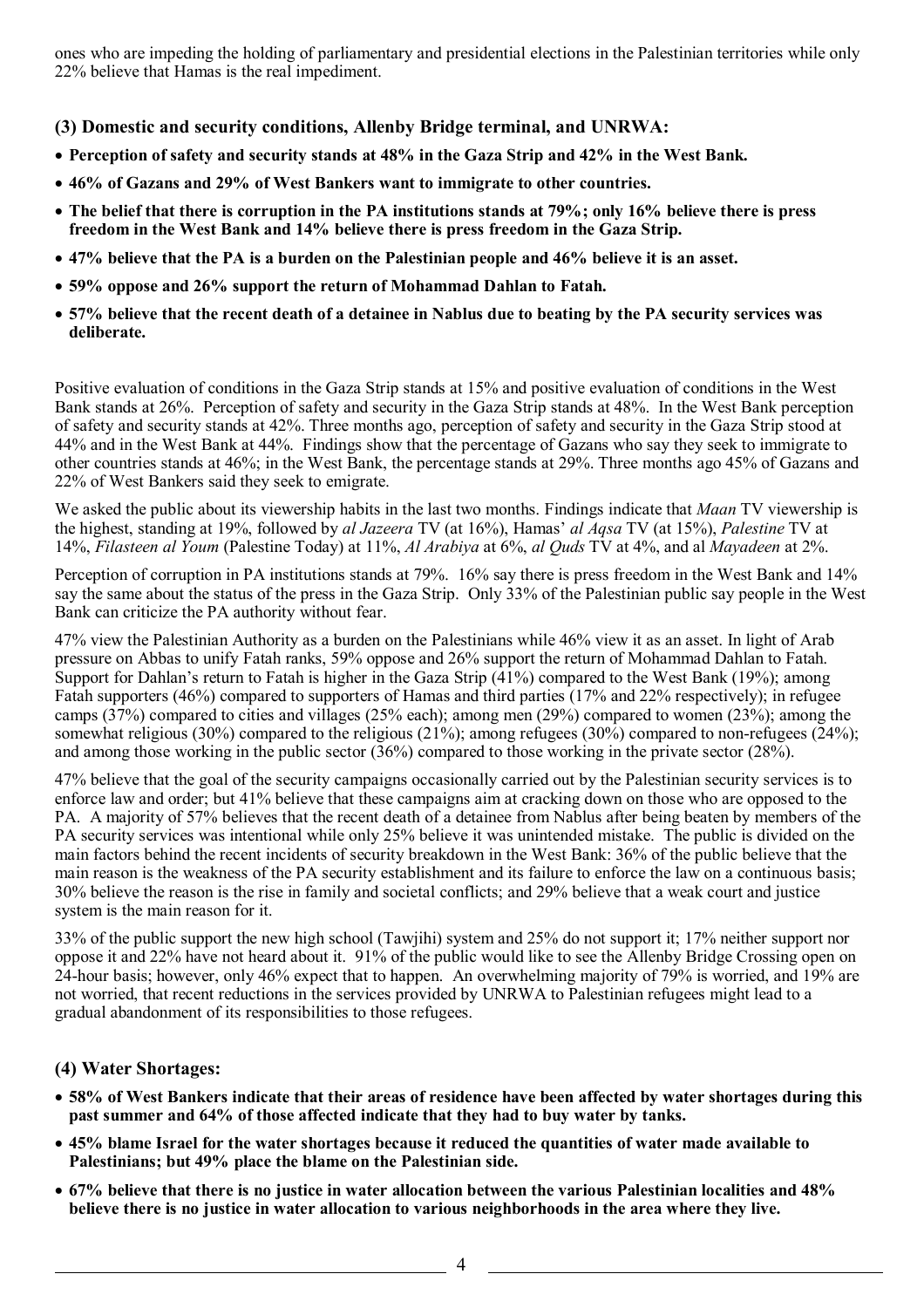### • **55% believe that the PA should deal with the water crisis by digging more wells even if this measure leads to confrontations with the Israeli army.**

46% of the public (58% in the West Bank and 22% in the Gaza Strip) indicate that the areas where they live have suffered from water shortages during this past summer as a result of a decrease in the quantity of water allocated to them; 50% indicate that their areas did not suffer shortages. Shortages have been reported highest among residents of villages and towns (65%) compared to cities and refugee camps (43% and 45% respectively). Shortages are very high in the governorates of Jenin (79%), Hebron (76%), and Nablus and Salfit (75% each) followed by Ramallah (64%), and Toubas and Bethlehem (59% each). Shortages seem lower in Tulkarm (12%), Qalqilia (18%), Jerusalem (33%), and Jericho (43%). A majority of 58% of those whose areas suffered from water shortages indicates that water did reach their homes at least once every week; 26% once every month; and 10% said water reached them only rarely. Moreover, 64% of those who suffered water shortages indicate that they were forced to buy water by the tank to compensate for the decrease in water availability; 34% indicate that they were not forced to buy water by the tank.

While 45% of the public blame Israel for reducing the water quantities allocated to Palestinian territories, 49% place the blame on the Palestinian side (29% say that the water crisis is caused by PA mismanagement; 12% say it is due to crumbling infrastructure; and 8% say that water theft by some Palestinians prevent water from reaching its intended consumers). Two thirds (67%) of the public believe that there is no justice or fairness in the allocation of water to the various areas of the Palestinian territories; 19% believe water allocation is fair. Moreover, 48% of the public believe that there is no justice or fairness in the allocation of water to various neighborhoods in their area of residence while 46% think allocation is fair. Given Israeli control over Palestinian water resources, a majority of 55% believes that the most effective means of addressing the recurring water crises is to dig more wells even if such a measure leads to confrontations with the Israeli army; 35% believe that water desalination is the most effective solution; and 4% believe that raising water rates on the consumers might reduce demand and help resolve the problem.

## **(5) Reconciliation and the reconciliation government:**

- **Optimism about reconciliation decreases from 36% to 31%.**
- **Only 28% are satisfied with the performance of the reconciliation government.**
- **17% say that Hamas is responsible for the poor performance of the reconciliation government but 44% place the blame on the PA, President Abbas, and the prime minister.**

Optimism about the success of reconciliation and the end of the split stands today at 31% and pessimism at 65%. Three months ago optimism stood at 36% and pessimism at 60%. 28% say they are satisfied and 61% say they are dissatisfied with the performance of the reconciliation government. In the Gaza Strip, dissatisfaction stands at 70% and in the West Bank at 57%. Belief that Hamas was responsible for hindering the functioning of the reconciliation government does not exceed 17% (8% in the West Bank and 35% in the Gaza Strip) while 30% believe that the PA and president Abbas were to blame for that and 14% blame the prime minister of the reconciliation government.

## **(6) The peace process:**

- **49% support and 50% oppose the two-state solution.**
- **34% believe that negotiation is the most effective means of establishing a Palestinian state and 34% think armed action is the most effective means.**
- **31% support a one-state solution.**
- **53% support the French Initiative but only 28% expect it to succeed.**
- **55% reject the Russian invitation for a meeting between Abbas and Netanyahu in Moscow.**
- **54% believe that Israel's long term aspiration is to annex all lands occupied in 1967 and expel the Palestinian citizens.**
- **75% support joining more international organization, 64% support popular non-violent resistance, and 48% support a return to an armed intifada.**

On the two-state solution, the public is divided into almost equal halves: 49% support and 50% oppose it. Three months ago, 51% supported it. Palestinians are divided into three groups on the most effective means of building a Palestinian state next to the state of Israel: 34% believe that negotiation is the most effective; 34% think armed action is the most effective; and 27% think non-violent popular resistance is the most effective. Three months ago, 43% said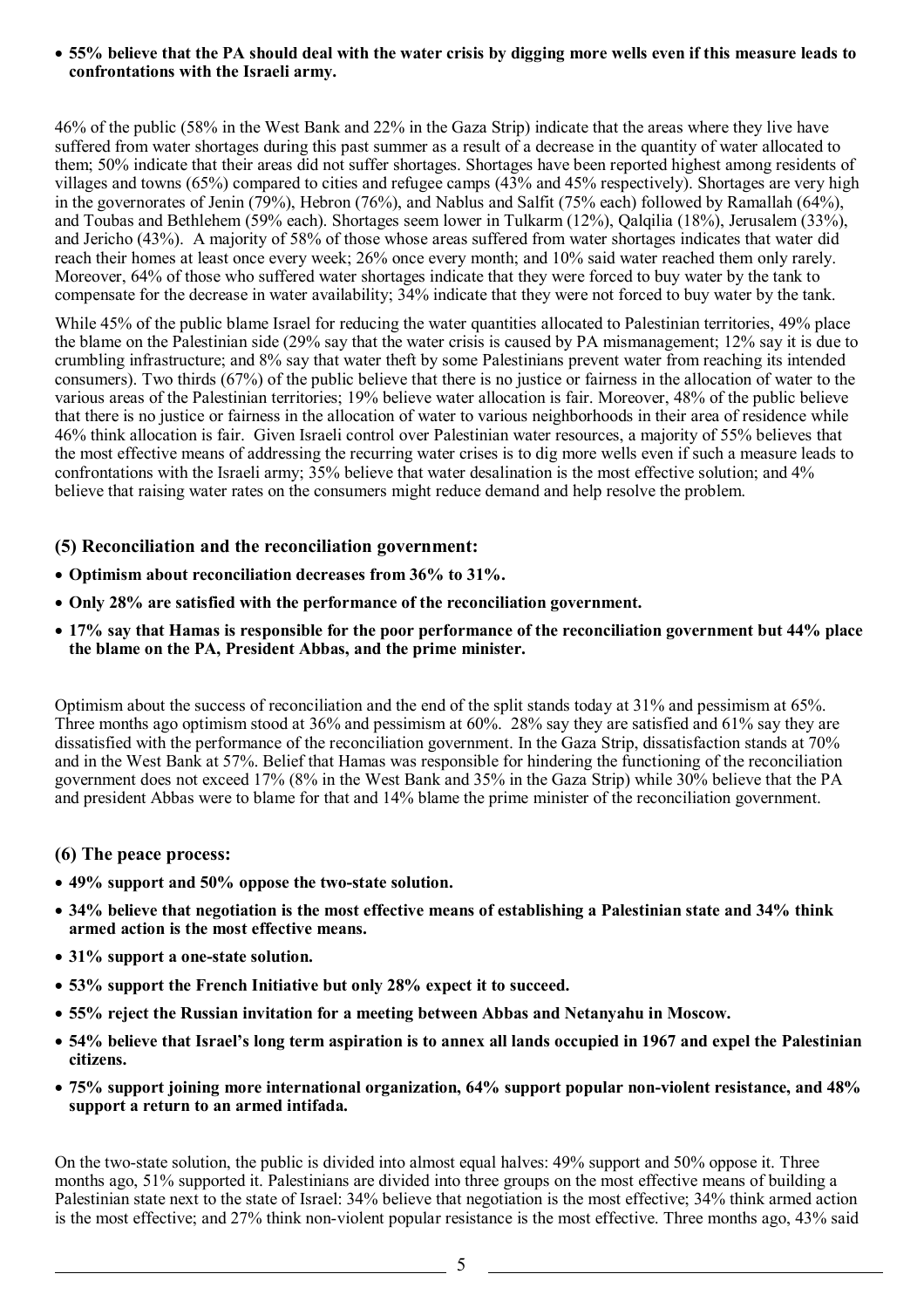armed action is the most effective means. A majority of 56% believes that the two-state solution is no longer viable due to settlement expansion while 40% believe that it is still viable. A minority of 31% supports a one-state solution in which Jews and Arabs enjoy equal rights; 67% oppose the one-state solution. Three months ago, support for the onestate solution stood at 34%. 73% believe that the chances for creating an independent Palestinian state alongside the state of Israel during the next five years are slim or non-existent while 25% believe the chances are medium or high.

54% support and 36% oppose abandoning the Oslo agreement. Three months ago, 56% of the public supported the abandonment of the Oslo agreement and 36% opposed it. Support for the abandonment of the Oslo agreement stands at 53% in the West Bank and 55% in the Gaza Strip. But 63% of the public believe that despite his statement to the contrary, president Abbas is not serious about abandoning Palestinian Oslo obligations and only 27% think he is serious. Three months ago, 67% expressed the view that the president is not serious.

We asked the public about its support for the French Initiative. The initiative we presented to respondents as one that "calls for the formation of an international support group for Palestinian-Israeli negotiations, the holding of an international peace conference that would seek a settlement based on the two-state solution and the Arab Peace Initiative in accordance with a specific time frame." 53% of the respondents supported and 38% opposed the initiative. Support reached 51% in the West Bank compared to 57% in the Gaza Strip. We also asked respondents to indicate their expectations regarding the success or failure of the French Initiative in assisting the goal of reaching Palestinian-Israeli peace. 28% expected success and 59% expected failure. Here too there was a significant difference between residents of the West Bank compared to residents of the Gaza Strip: 42% of Gazans, compared to only 21% of West Bankers, expected success. A majority of 55% opposes and 36% support the acceptance of the Russian invitation to hold a meeting between President Abbas and Prime Minister Netanyahu.

The percentage of those who are worried that they would be hurt by Israel or that their land would be confiscated or homes demolished stands at 80%; 20% are not worried. Furthermore, a majority of 54% believes that Israel's long term aspiration is to annex the lands occupied in 1967 and expel their population and 30% believe that Israel wants to annex the West Bank while denying the Palestinians their rights. 14% believe that Israel's long term aspiration is to insure its security and withdraw from all or most of the territories occupied in 1967. When asked about the long term aspiration of the PA and the PLO, 64% said that it is to recover all or parts of the land occupied in 1967. By contrast, 12% said it is to conquer the state of Israel and 11% said it is to conquer the state of Israel and kill most of the Jews. An overwhelming majority believes that al Haram al Sharif is in grave danger: 52% believe that Israel intends to destroy al-Aqsa Mosque and the Dome of the Rock and replace them with a Jewish temple; 17% believe that it intends to divide the plateau on which the two mosques sit so that Jews would have a synagogue alongside the Muslim holy places. Only 11% believe that Israel is interested in maintaining the status quo without change.

44% support and 50% oppose the Saudi or Arab Peace Initiative. 39% support and 60% oppose the proposal that calls for mutual recognition of Israel as the homeland for the Jewish people and Palestine as the homeland for the Palestinian people in the aftermath of peace and after the establishment of a Palestinian state.

In the absence of peace negotiations, 75% support joining more international organizations, 64% support non-violent popular resistance, 48% support a return to an armed intifada, and 44% support the dissolution of the Palestinian Authority. Three months ago, support for a return to an armed intifada stood at 54%.

## **(7) The Arab World, Turkey, ISIS, and US elections:**

- **More than three quarters believe that Palestine is no longer the Arab's primary cause and 60% believe that there is an Arab Sunni alliance with Israel against Iran.**
- **39% believe that the Turkish-Israeli reconciliation agreement will contribute to reducing the siege and blockade on the Gaza Strip and 28% believe it will make it worse.**
- **89% view ISIS as a radical group that does not represent true Islam and 83% support the war against it.**
- **70% see no difference between the two US presidential candidates, Clinton and Trump.**

76% say the Arab World is too preoccupied with its own concerns, internal conflicts, and the conflict with Iran and that Palestine is no longer the Arab's principal or primary issue or cause. Only 24% think Palestine remains the Arab's principle cause. 60% believe that there is an Arab Sunni alliance with Israel against Iran despite the continued Israeli occupation of Arab land while 27% believe that the Arabs would not ally themselves with Israel until it ends its occupation and allows the creation of a Palestinian state. A majority of 64% believes that the recent visit of Saudi academics to the Palestinian territories and Jerusalem and their meeting with Israeli officials is a signal of accord between the Saudis and the Israelis; 26% think the visit does not signal that.

39% of the public believe that the recent Turkish-Israeli reconciliation will have a positive impact by reducing the siege and blockade on the Gaza Strip; by contrast, 28% think it will have the opposite effect by intensifying the siege and blockade, and 29% think it will have no impact.

6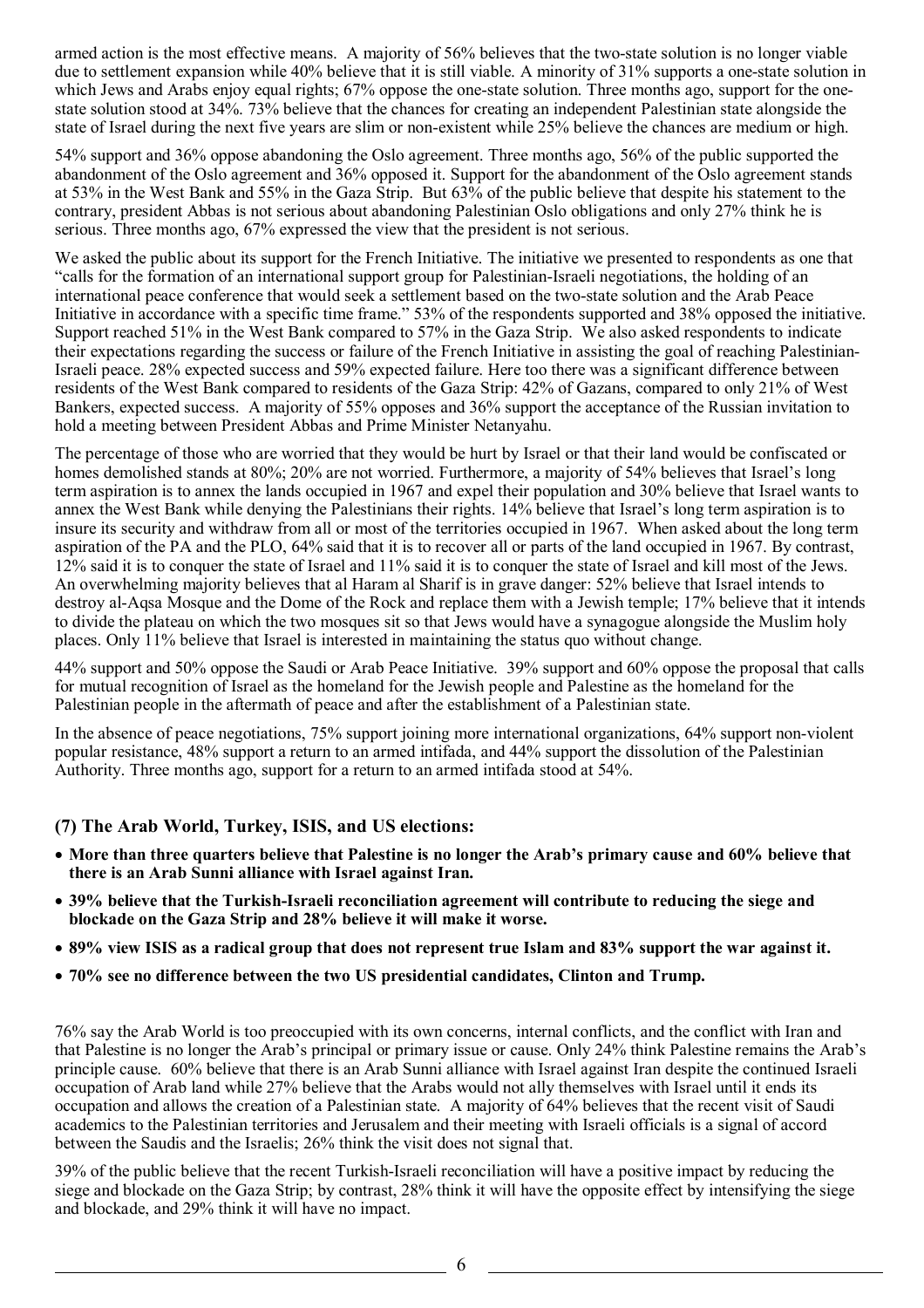An overwhelming majority of 89% believes that ISIS is a radical group that does not represent true Islam and 5% believe it does represent true Islam. 6% are not sure or do not know. In the Gaza Strip, 9% (compared to 3% in the West Bank) say ISIS represents true Islam. 83% support and 14% oppose the war waged by Arab and Western countries against ISIS.

We asked the public about the US elections and which presidential candidate, Hilary Clinton or Donald Trump, is best for the Palestinians. A large majority (70%) believes that there is no difference between the two candidates, while 16% believe Clinton is better and 5% believe Trump is better.

## **(8) Most vital Palestinian goals and the main problems confronting Palestinians today:**

- **46% believe that the most vital national goal should be the establishment of a Palestinian state and the ending of occupation and 30% believe it should be the gaining of the refugees' right of return.**
- **The most serious problem confronting Palestinian society today is occupation, followed by corruption and poverty and unemployment.**

46% believe that the *first* most vital Palestinian goal should be to end Israeli occupation in the areas occupied in 1967 and build a Palestinian state in the West Bank and the Gaza Strip with East Jerusalem as its capital. By contrast, 30% believe the first most vital goal should be to obtain the right of return of refugees to their 1948 towns and villages, 13% believe that it should be to build a pious or moral individual and a religious society, one that applies all Islamic teachings, and 11% believe that the first and most vital goal should be to establish a democratic political system that respects freedoms and rights of Palestinians.

The most serious problem confronting Palestinian society today is the continuation of occupation and settlement activities in the eyes of 29% of the pubic; 28% say it is the spread of corruption in public institutions; 22% say it is poverty and unemployment, and 15% say it is the siege of the Gaza Strip and the closure of its crossings.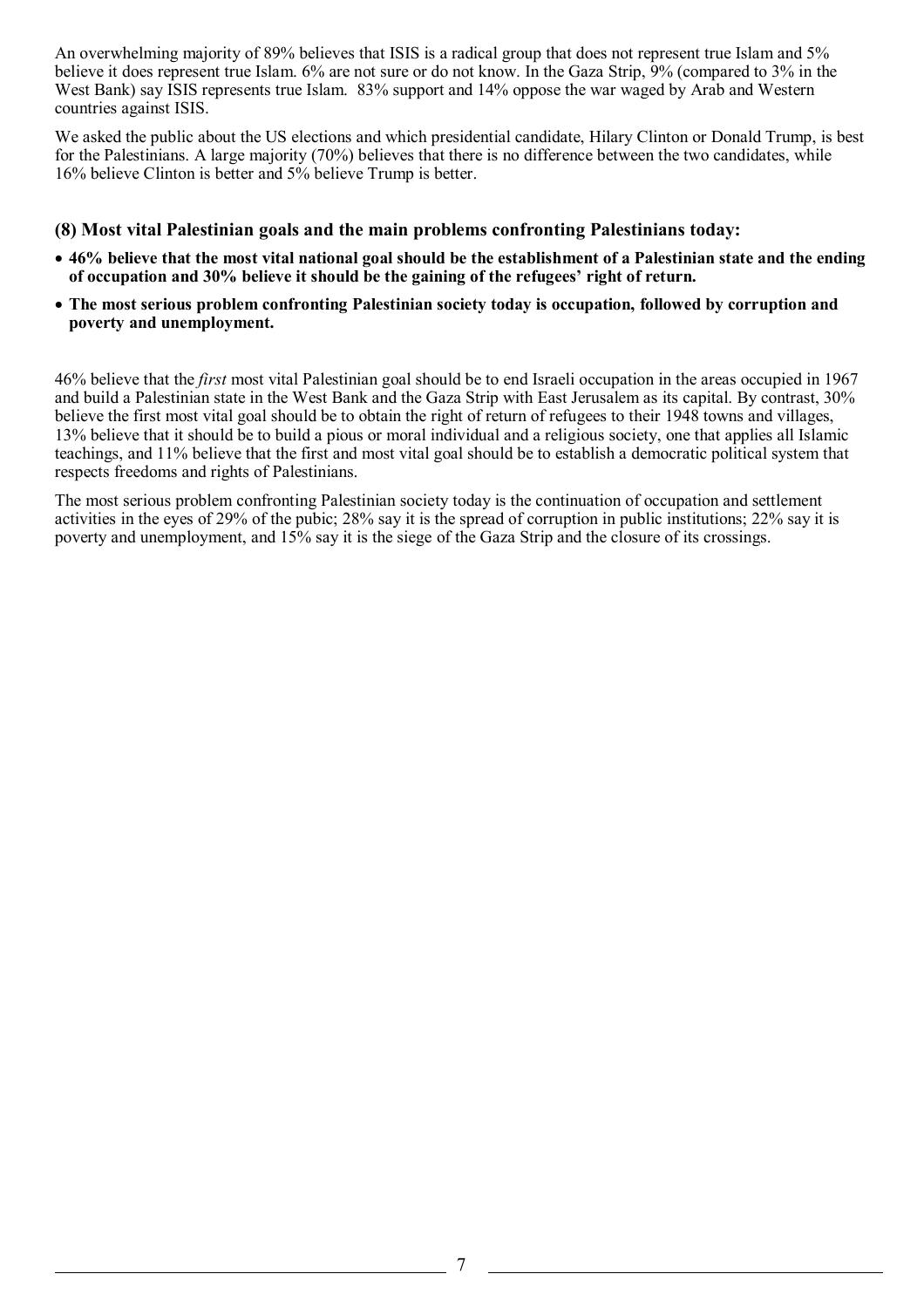# **Palestinian Public Opinion Poll No (61)**

|                                                                                 | Total   | west bank | <b>Gaza Strip</b> |
|---------------------------------------------------------------------------------|---------|-----------|-------------------|
| 00) From among the following satellite news stations, which one you             |         |           |                   |
| watched most during the last two months?<br>1) Arabia                           | 5.8%    | 4.3%      | 8.5%              |
| 2) Jazeera                                                                      | 16.1%   | 12.4%     | 23.2%             |
| 3) Palestine Today                                                              | 10.7%   | 12.3%     | 7.6%              |
| 4) Manar                                                                        | 1.7%    | 1.7%      | 1.8%              |
| 5) Palestine TV                                                                 | 14.3%   | 15.2%     | 12.6%             |
| 6) Al-Aqsa TV                                                                   | 14.5%   | 9.8%      | 23.7%             |
| 7) man (mix) TV                                                                 | 18.5%   | 23.5%     | 8.7%              |
| 8) Al Mayadeen                                                                  | 1.7%    | 2.0%      | 1.1%              |
| 9) Quds                                                                         | 3.6%    | 2.7%      | 5.4%              |
| 10) Do not watch TV                                                             | 10.0%   | 11.9%     | 6.3%              |
| 11) others                                                                      | 2.9%    | 4.0%      | $.8\%$            |
| 12) Do not have a dish                                                          | $.1\%$  | 0.0%      | .3%               |
| 13) DK/NA                                                                       | $.1\%$  | $.1\%$    | 0.0%              |
| Q1) In general, how would you describe conditions of the Palestinians in the    |         |           |                   |
| Palestinian areas in Gaza Strip these days?<br>1) Very good                     | $2.7\%$ | 1.8%      | 4.4%              |
| 2) Good                                                                         | 12.6%   | 11.7%     | 14.5%             |
| $3)$ so so                                                                      | 17.6%   | 16.8%     | 19.3%             |
| 4) Bad                                                                          | 37.4%   | 42.5%     | 27.5%             |
| 5) Very bad                                                                     | 26.9%   | 23.1%     | 34.3%             |
| 6) DK/NA                                                                        | 2.8%    | 4.2%      | 0.0%              |
| Q2) In general, how would you describe conditions of the Palestinians in the    |         |           |                   |
| Palestinian areas in the West Bank these days?                                  |         |           |                   |
| 1) Very good                                                                    | 4.9%    | 3.7%      | 7.3%              |
| 2) Good                                                                         | 20.8%   | 20.0%     | 22.4%             |
| $3)$ so so                                                                      | 27.7%   | 29.8%     | 23.5%             |
| 4) Bad                                                                          | 29.8%   | 29.9%     | 29.7%             |
| 5) Very bad                                                                     | 15.9%   | 16.1%     | 15.4%             |
| 6) DK/NA                                                                        | .9%     | .4%       | 1.7%              |
| Q3) Generally, do you see yourself as:                                          |         |           |                   |
| 1) Religious                                                                    | 40.6%   | 37.7%     | 46.4%             |
| 2) somewhat religious                                                           | 53.5%   | 57.3%     | 46.0%             |
| 3) not religious                                                                | 5.9%    | 5.0%      | 7.6%              |
| 4) DK/NA                                                                        | $.1\%$  | $.1\%$    | 0.0%              |
| Q4) Generally, do you see yourself as:                                          |         |           |                   |
| 1)<br>supportive of the peace<br>process                                        | 55.7%   | 58.3%     | 50.6%             |
| opposed to the<br>2)<br>peace<br>process                                        | 25.3%   | 23.0%     | 29.9%             |
| support<br>3)<br>between<br>and<br>opposition                                   | 17.8%   | 17.0%     | 19.3%             |
| 4) DK/NA                                                                        | 1.2%    | 1.7%      | .2%               |
| Q5) Do you think that there is corruption in PA institutions of the Palestinian |         |           |                   |
| <b>Authority?</b><br>1) yes                                                     | 78.6%   | 81.2%     | 73.5%             |
| $2)$ no                                                                         | 13.8%   | 9.3%      | 22.5%             |
| 3) DK-NA                                                                        | 7.6%    | 9.6%      | 3.9%              |
| Q6) In your view, is there a press freedom in the West Bank?                    |         |           |                   |
| 1) yes                                                                          | 16.2%   | 14.9%     | 18.8%             |

## 22-24 September 2016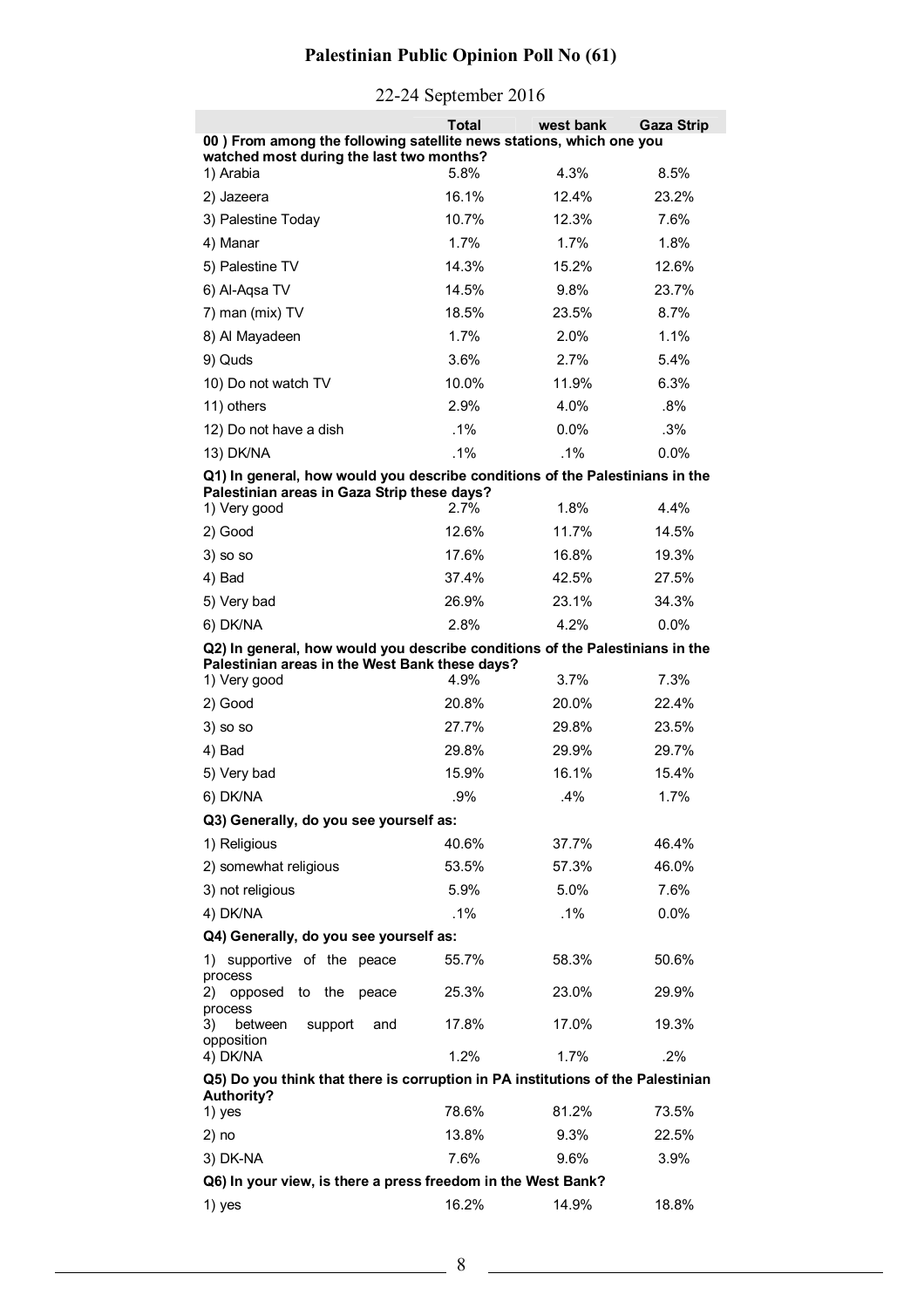|                                                                                                                                                           | Total                                                                                                                                                        | west bank | <b>Gaza Strip</b> |  |
|-----------------------------------------------------------------------------------------------------------------------------------------------------------|--------------------------------------------------------------------------------------------------------------------------------------------------------------|-----------|-------------------|--|
| 2) to some extent                                                                                                                                         | 41.4%                                                                                                                                                        | 41.4%     | 41.4%             |  |
| 3) no                                                                                                                                                     | 37.9%                                                                                                                                                        | 38.9%     | 35.9%             |  |
| 4) DK-NA                                                                                                                                                  | 4.4%                                                                                                                                                         | 4.7%      | 3.8%              |  |
| Q7) In your view, is there a press freedom in the Gaza Strip?                                                                                             |                                                                                                                                                              |           |                   |  |
| 1) yes                                                                                                                                                    | 14.4%                                                                                                                                                        | 10.6%     | 21.9%             |  |
| 2) to some extent                                                                                                                                         | 36.8%                                                                                                                                                        | 32.9%     | 44.6%             |  |
| $3)$ no                                                                                                                                                   | 38.5%                                                                                                                                                        | 41.4%     | 32.8%             |  |
| 4) DK-NA                                                                                                                                                  | 10.3%                                                                                                                                                        | 15.2%     | $.7\%$            |  |
| Q8) In your view, can people in the West Bank today criticize the authority<br>without fear?                                                              |                                                                                                                                                              |           |                   |  |
| 1) yes                                                                                                                                                    | 32.5%                                                                                                                                                        | 34.2%     | 29.2%             |  |
| $2)$ no                                                                                                                                                   | 63.3%                                                                                                                                                        | 62.1%     | 65.6%             |  |
| 3) DK-NA                                                                                                                                                  | 4.2%                                                                                                                                                         | 3.7%      | 5.1%              |  |
| Q9) Would you say that these days your security and safety, and that of your<br>family, is assured or not assured?                                        |                                                                                                                                                              |           |                   |  |
| 1) Completely assured                                                                                                                                     | 5.0%                                                                                                                                                         | 2.0%      | 11.0%             |  |
| 2) Assured                                                                                                                                                | 38.8%                                                                                                                                                        | 39.9%     | 36.7%             |  |
| 3) Not assured                                                                                                                                            | 43.9%                                                                                                                                                        | 45.5%     | 40.8%             |  |
| 4) Not assured at all                                                                                                                                     | 12.2%                                                                                                                                                        | 12.6%     | 11.5%             |  |
| 5) DK/NA                                                                                                                                                  | 0.0%                                                                                                                                                         | 0.0%      | 0.0%              |  |
| Q10) Do current political, security, and economic conditions lead you to seek                                                                             |                                                                                                                                                              |           |                   |  |
| emigration abroad?<br>1) Certainly seek to emigrate                                                                                                       | 14.2%                                                                                                                                                        | 9.3%      | 23.8%             |  |
| 2) Seek emigration                                                                                                                                        | 20.5%                                                                                                                                                        | 19.7%     | 22.2%             |  |
| 3) Do not seek emigration                                                                                                                                 | 35.5%                                                                                                                                                        | 38.2%     | 30.1%             |  |
| 4) Certainly<br>do not seek                                                                                                                               | 29.1%                                                                                                                                                        | 32.4%     | 22.9%             |  |
| emigration<br>5) DK/NA                                                                                                                                    | .6%                                                                                                                                                          | .4%       | 1.1%              |  |
| Q12) Are you satisfied or not satisfied with the performance of Mahmud                                                                                    |                                                                                                                                                              |           |                   |  |
| Abbas since his election as president of the PA?<br>1) very satisfied                                                                                     | 5.2%                                                                                                                                                         | 2.5%      | 10.4%             |  |
| 2) satisfied                                                                                                                                              | 32.1%                                                                                                                                                        | 35.7%     | 25.1%             |  |
| 3) not satisfied                                                                                                                                          | 37.7%                                                                                                                                                        | 40.0%     | 33.3%             |  |
| 4) not satisfied at all                                                                                                                                   | 21.6%                                                                                                                                                        | 17.0%     | 30.4%             |  |
| 5) DK/NA                                                                                                                                                  | 3.4%                                                                                                                                                         | 4.8%      | .8%               |  |
| Q13) If new presidential elections are to take place today, and Mahmud                                                                                    |                                                                                                                                                              |           |                   |  |
| Abbas was nominated by Fateh and Ismail Haniyeh was nominated by                                                                                          |                                                                                                                                                              |           |                   |  |
| Hamas, whom would you vote for?                                                                                                                           |                                                                                                                                                              |           |                   |  |
| 1) Mahmoud Abbas                                                                                                                                          | 44.5%                                                                                                                                                        | 42.7%     | 47.2%             |  |
| 2) Ismael Haniyyah                                                                                                                                        | 47.6%                                                                                                                                                        | 46.0%     | 50.0%             |  |
| 4) DK/NA                                                                                                                                                  | 7.9%                                                                                                                                                         | 11.2%     | 2.8%              |  |
| Q14) And what if the competition was between Marwan Barghouti from Fatah<br>and Ismail Haniyeh from Hamas, to whom would you vote?<br>1) Marwan Barghouti | 58.0%                                                                                                                                                        | 60.3%     | 54.0%             |  |
| 2) Ismael Haniyyah                                                                                                                                        | 35.5%                                                                                                                                                        | 30.8%     | 43.6%             |  |
| 4) DK/NA                                                                                                                                                  | 6.5%                                                                                                                                                         | 8.9%      | 2.4%              |  |
| Q15) And what if the competition was between Marwan Barghouti, Ismail                                                                                     |                                                                                                                                                              |           |                   |  |
| Haniyeh, and Mahmud Abbas, to whom would you vote?                                                                                                        |                                                                                                                                                              |           |                   |  |
| 1) Marwan Barghouti                                                                                                                                       | 41.0%                                                                                                                                                        | 44.8%     | 34.7%             |  |
| 2) Ismael Haniyyah                                                                                                                                        | 32.9%                                                                                                                                                        | 28.4%     | 40.5%             |  |
| 3) Mahmud Abbas                                                                                                                                           | 20.7%                                                                                                                                                        | 19.6%     | 22.5%             |  |
| 5) DK/NA                                                                                                                                                  | 5.3%                                                                                                                                                         | 7.2%      | $2.2\%$           |  |
| you vote?                                                                                                                                                 | Q17) If new elections agreed to by all factions are held today and the same<br>lists that took part in the last PLC elections were nominated, for whom would |           |                   |  |

| 1) alternative | 6% | .3% | 1% |
|----------------|----|-----|----|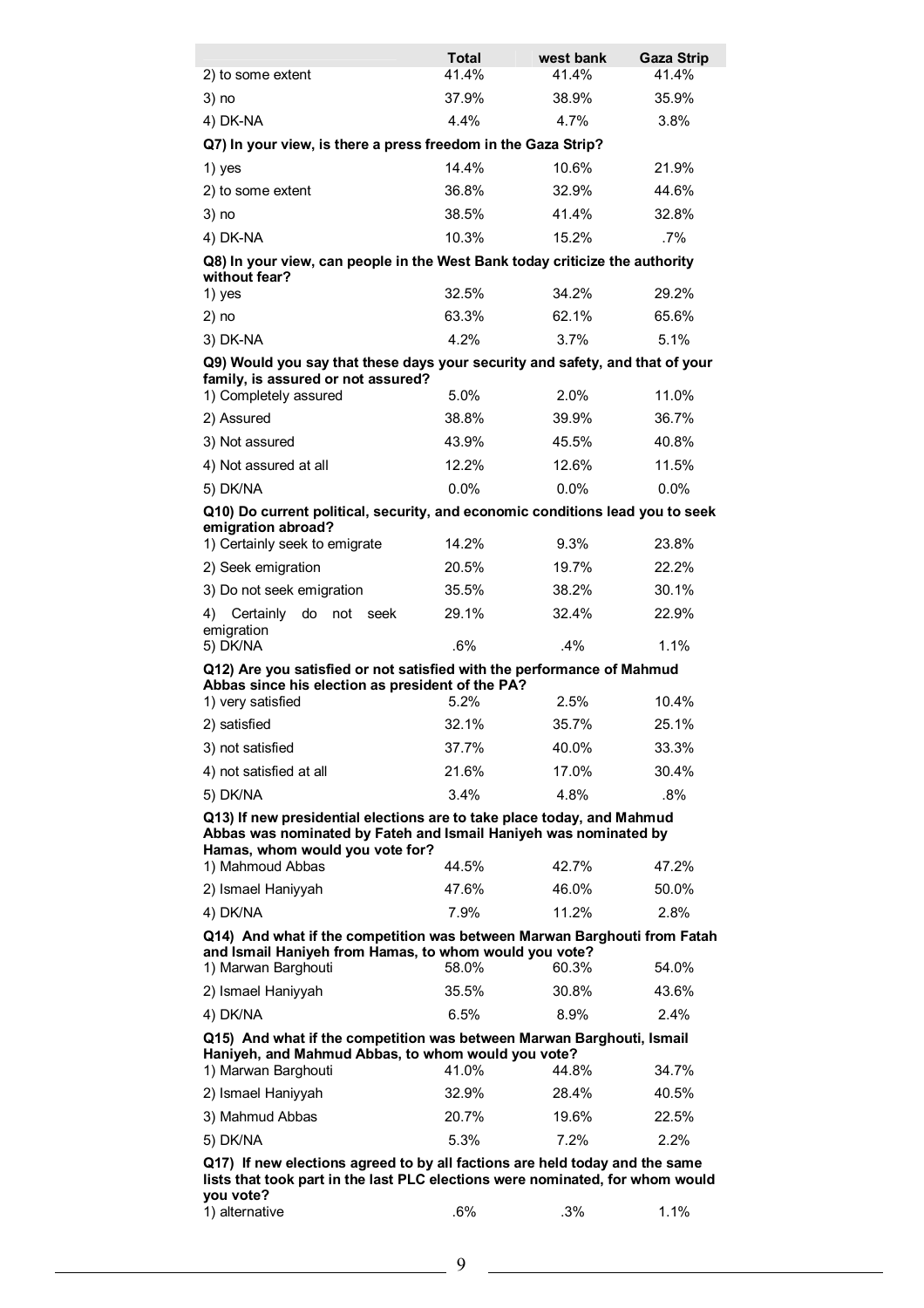|                                                                                              | <b>Total</b> | west bank | <b>Gaza Strip</b> |
|----------------------------------------------------------------------------------------------|--------------|-----------|-------------------|
| 2) independent Palestine                                                                     | 3.2%         | 3.0%      | 3.4%              |
| 3) Abu Ali Mustafa                                                                           | 1.4%         | 1.1%      | 1.9%              |
| 4) Abu al Abbas                                                                              | 0.0%         | 0.0%      | 0.0%              |
| 5) freedom and social justice                                                                | .1%          | 0.0%      | .3%               |
| 6) change and reform                                                                         | 32.1%        | 28.8%     | 37.3%             |
| 7) national coalition for justice<br>and democ                                               | 0.0%         | 0.0%      | 0.0%              |
| 8) third way(headed by salam<br>fayyad)                                                      | 1.0%         | $.8\%$    | 1.5%              |
| 9) freedom and independence                                                                  | .5%          | .6%       | .3%               |
| 10) Palestinian justice                                                                      | .2%          | .3%       | 0.0%              |
| 11) Fateh                                                                                    | 36.9%        | 35.5%     | 39.2%             |
| 12) none of the above/ DK/NA/                                                                | 24.1%        | 29.8%     | 15.0%             |
| Do not remember<br>Q18 1) From among the following vital national goals, which in your view  |              |           |                   |
| should the first most important one The first is                                             |              |           |                   |
| Israeli withdrawal to the<br>1)<br>1967                                                      | 45.8%        | 48.0%     | 41.6%             |
| borders<br>and<br>the<br>establishment of a Palestinian                                      |              |           |                   |
| state in the West Bank and the                                                               |              |           |                   |
| Gaza Strip with East Jerusalem                                                               |              |           |                   |
| as its capital<br>2) Obtain the right of return to                                           | 30.3%        | 29.6%     | 31.6%             |
| refuges to their 1948 towns and                                                              |              |           |                   |
| villages<br>3)<br>Establish a democratic                                                     | 11.3%        | 9.5%      | 14.8%             |
| political system that respects                                                               |              |           |                   |
| freedoms<br>rights<br>and<br>οf                                                              |              |           |                   |
| Palestinians<br>4) Build a pious or moral                                                    | 12.6%        | 12.9%     | 12.0%             |
| individual<br>and<br>religious<br>a a                                                        |              |           |                   |
| society, one that applies all                                                                |              |           |                   |
| Islamic teachings<br>Q18-2)From among the following vital national goals, which in your view |              |           |                   |
| should the first most important The second one                                               |              |           |                   |
| 1) Israeli withdrawal to the 1967                                                            | 17.6%        | 19.0%     | 14.9%             |
| borders and the establishment<br>of a Palestinian state in the                               |              |           |                   |
| West Bank and the Gaza Strip                                                                 |              |           |                   |
| with East Jerusalem as its                                                                   |              |           |                   |
| capital<br>2) Obtain the right of return to                                                  | 37.7%        | 38.6%     | 36.0%             |
| refuges to their 1948 towns and                                                              |              |           |                   |
| villages                                                                                     | 20.6%        | 16.8%     |                   |
| 3) Establish<br>a<br>democratic<br>political system that respects                            |              |           | 28.0%             |
| freedoms<br>rights<br>and<br>οf                                                              |              |           |                   |
| Palestinians                                                                                 | 24.1%        | 25.6%     | 21.2%             |
| 4) Build a pious or moral<br>individual<br>and<br>religious<br>a                             |              |           |                   |
| society, one that applies all                                                                |              |           |                   |
| Islamic teachings<br>Q19) The Palestinian society confronts today various problems, like the |              |           |                   |
| continuation of occupation and settlements, the spread of unemployment                       |              |           |                   |
| and poverty, the lack of national unity due to the split between the West Bank               |              |           |                   |
| and the Gaza Strip, the continuat<br>1) continuation of occupation                           | 28.7%        | 29.9%     | 26.4%             |
| and settlements,                                                                             |              |           |                   |
| 2) spread of unemployment and                                                                | 21.6%        | 22.5%     | 19.9%             |
| poverty<br>3) lack of national unity due to                                                  | 4.0%         | 1.3%      | 9.2%              |
| the split                                                                                    |              |           |                   |
| 4) continuation of the siege and                                                             | 15.1%        | 7.1%      | 30.5%             |
| blockade of the Gaza Strip and<br>closure<br>of its<br>border<br>the                         |              |           |                   |
| crossings                                                                                    |              |           |                   |
| 5) the spread of corruption in                                                               | 27.7%        | 36.9%     | 10.0%             |
| public institutions                                                                          |              |           |                   |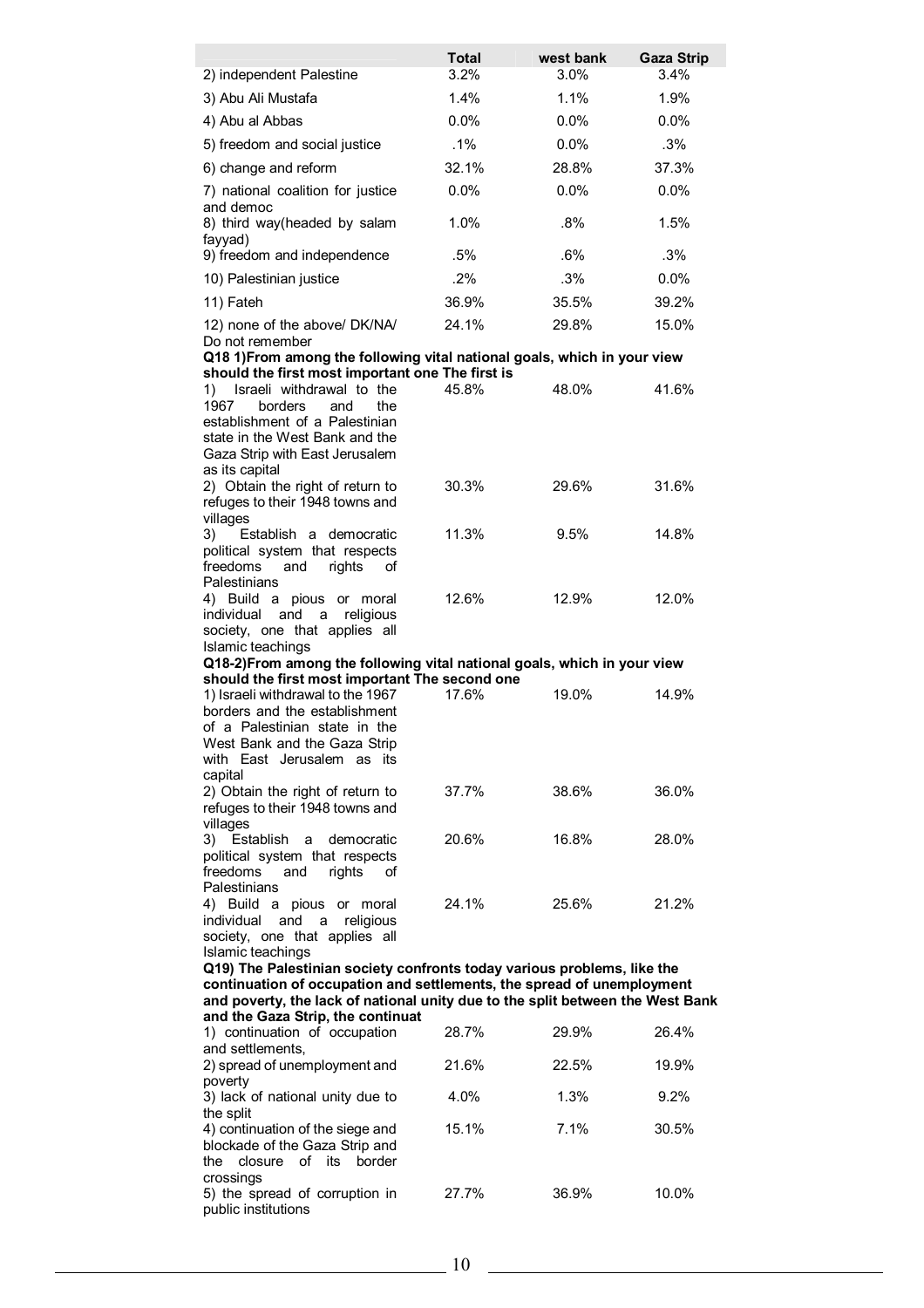|                              | Total | west bank | Gaza Strip |
|------------------------------|-------|-----------|------------|
| 6) others (--------------- ) | 2.1%  | $1.4\%$   | $3.4\%$    |
| 7) DK/NA                     | .8%   | 1.0%      | .6%        |

**Q20) Now, more than two years after the formation of the reconciliation government, are you satisfied or dissatisfied with its performance?** 

|                     | 1) Certainly satisfy          | 1.7%  | .5%   | 4.0%  |
|---------------------|-------------------------------|-------|-------|-------|
| 2) Satisfy          |                               | 26.0% | 26.4% | 25.2% |
| 3) Does not satisfy |                               | 41.1% | 44.2% | 35.0% |
|                     | 4) Certainly does not satisfy | 20.3% | 12.9% | 34.6% |
| 5) DK/NA            |                               | 10.9% | 16.0% | 1.1%  |

**Q21) Some people think that the reconciliation government is not doing its job as it should while others think it is doing its job as it should. If you think the reconciliation government is not doing its job as it should, who in your view is responsible for that?** 

| 1) The PA and Abbas                                      | 29.7% | 28.2% | 32.8% |
|----------------------------------------------------------|-------|-------|-------|
| 2) Hamas                                                 | 17.4% | 8.3%  | 35.3% |
| head of<br>3)<br>The<br>the<br>reconciliation government | 14.1% | 12.4% | 17.5% |
| 4) The PA is doing its job as it<br>should               | 15.0% | 18.7% | 7.8%  |
| 5) DK/NA                                                 | 23.7% | 32.5% | 6.6%  |

### **Q22) What expectations do you have for the future of reconciliation? Will it continue and succeed or will it fail leading to a return to the split?**

| 1) Certainly succeed | 1.8%  | 1.0%  | 3.2%  |
|----------------------|-------|-------|-------|
| 2) succeed           | 29.2% | 29.9% | 27.7% |
| 3) fail              | 47.4% | 47.1% | 47.9% |
| 4) Certainly fail    | 17.3% | 17.0% | 18.0% |
| 5) DK/NA             | 4.3%  | 4.9%  | 3.1%  |

**Q23) Some people say that the Palestinian Authority has become a burden on the Palestinian people while others say that it is an accomplishment for the Palestinian people. What do you think?** 

| $\cdots$ . and definition property restaurance from entitive                |       |       |       |
|-----------------------------------------------------------------------------|-------|-------|-------|
| 1)<br>The<br>PA.<br>İS<br>an                                                | 46.2% | 46.3% | 46.1% |
| accomplishment<br>the<br>for                                                |       |       |       |
| Palestinian people                                                          |       |       |       |
| 2) The PA is a burden on the                                                | 47.0% | 45.9% | 49.2% |
| Palestinian people                                                          |       |       |       |
| 3) DK/NA                                                                    | 6.7%  | 7.8%  | 4.7%  |
| Q24) If it is up to you, would you want to have Abbas resign or not resign? |       |       |       |
| 1) Certainly resign                                                         | 28.7% | 24.1% | 37.7% |
| 2) Resign                                                                   | 31.9% | 34.3% | 27.2% |
| 3) Not resign                                                               | 25.6% | 27.7% | 21.6% |
| 4) Certainly not resign                                                     | 7.2%  | 5.5%  | 10.3% |
| 5) DK/NA                                                                    | 6.6%  | 8.4%  | 3.2%  |

**Q25) President Abbas says that he will not nominate himself for a new presidential elections. If it is up to you, who do you want to be the president after him?** 

| 1) Marwan Barghouti      | 37.1% | 40.7% | 30.0% |
|--------------------------|-------|-------|-------|
| 2)Ismail Haniyeh         | 19.0% | 17.3% | 22.2% |
| 3) Saeb Erikat           | 1.3%  | 1.4%  | 1.1%  |
| 4) Rami al Hamdallah     | 4.0%  | 3.6%  | 4.7%  |
| 5)Mustapha Barghouti     | 3.9%  | 2.7%  | 6.1%  |
| 6) Khalid Mishal         | 5.3%  | 2.4%  | 11.0% |
| 7) Salam Fayyad          | 2.9%  | 1.8%  | 5.1%  |
| 8) Mohammad Dahlan       | 4.7%  | 2.1%  | 9.8%  |
| 9 )Other (specify -----) | 3.2%  | 3.3%  | 2.9%  |
| 88) DK/NA                | 18.6% | 24.6% | 7.1%  |

**Q26) President Abbas has announced that the PA will not continue to adhere to the Oslo agreement as long as Israel does not adhere to it. Do you**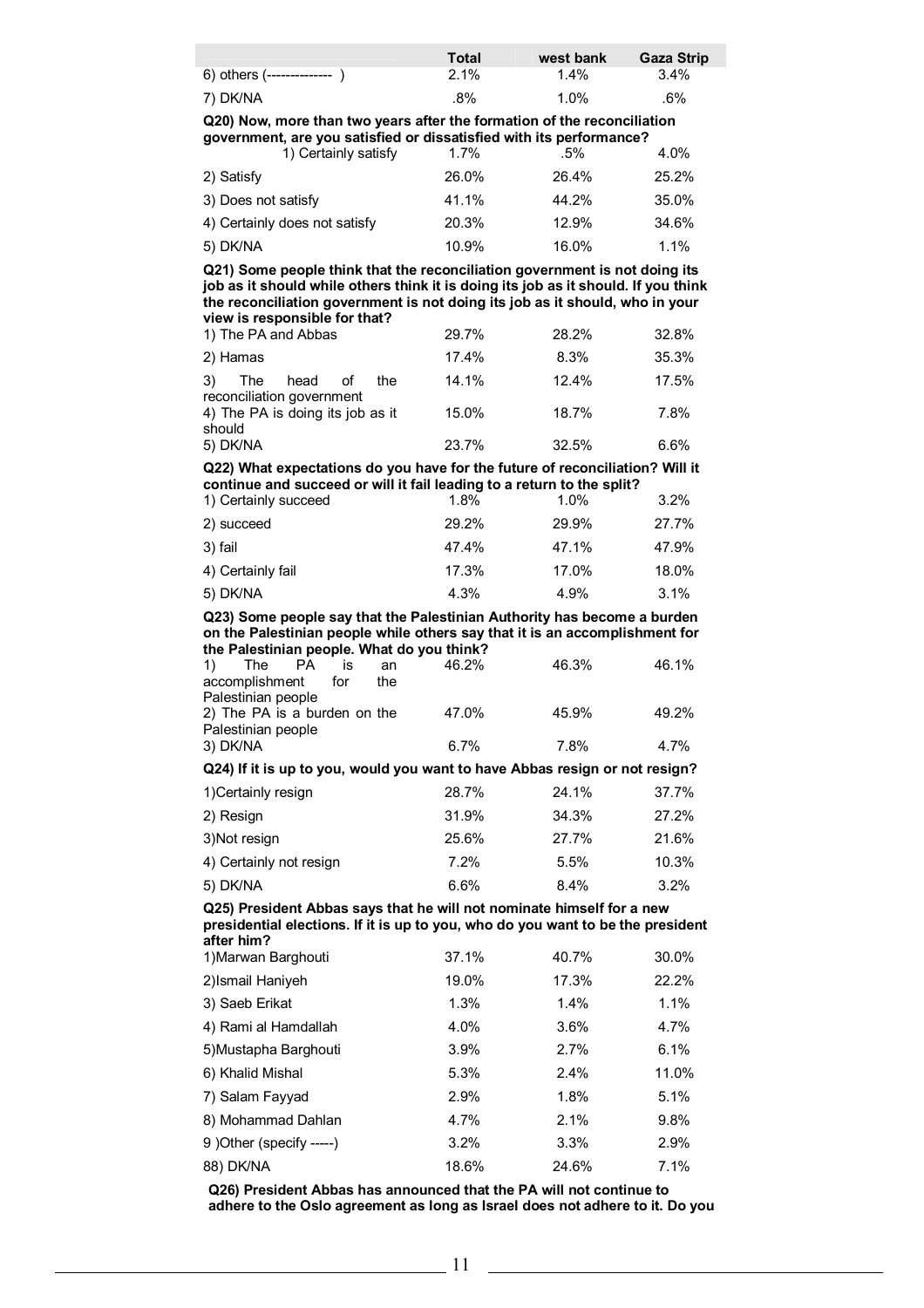|                                                                                                                                                                 | Total | west bank | <b>Gaza Strip</b> |
|-----------------------------------------------------------------------------------------------------------------------------------------------------------------|-------|-----------|-------------------|
| think President Abbas is or is not serious in this threat to stop adhering to<br>the Oslo agreement?                                                            |       |           |                   |
| 1) Certainly serious                                                                                                                                            | 4.4%  | 1.7%      | $9.7\%$           |
| 2) Serious                                                                                                                                                      | 22.5% | 21.3%     | 24.8%             |
| 3) Not serious                                                                                                                                                  | 43.1% | 48.0%     | 33.6%             |
| 4) Certainly not serious                                                                                                                                        | 19.5% | 17.1%     | 24.2%             |
| 5) DK/NA                                                                                                                                                        | 10.5% | 12.0%     | 7.7%              |
| Q27) Do you support or oppose abandoning the Oslo agreement?                                                                                                    |       |           |                   |
| 1) certainly support                                                                                                                                            | 13.9% | 11.6%     | 18.5%             |
| 2) support                                                                                                                                                      | 39.9% | 41.6%     | 36.5%             |
| 3) oppose                                                                                                                                                       | 28.9% | 28.2%     | 30.2%             |
| 4) certainly oppose                                                                                                                                             | 7.4%  | 5.6%      | 10.9%             |
| 5) DK/NA                                                                                                                                                        | 9.9%  | 12.9%     | 4.0%              |
| Q28) Do you support or oppose the solution based on the establishment of a                                                                                      |       |           |                   |
| Palestinian state alongside Israel, known as the two-state solution?                                                                                            |       |           |                   |
| 1) certainly support                                                                                                                                            | 6.6%  | 5.3%      | 9.1%              |
| 2) support                                                                                                                                                      | 42.0% | 46.5%     | 33.2%             |
| 3) oppose                                                                                                                                                       | 36.0% | 35.3%     | 37.4%             |
| 4) certainly oppose                                                                                                                                             | 14.0% | 11.1%     | 19.7%             |
| 5) DK/NA                                                                                                                                                        | 1.4%  | 1.8%      | $.7\%$            |
| Q29) In your view, what is the most effective means for the establishment of                                                                                    |       |           |                   |
| a Palestinian state next to the state of Israel? Is it:<br>1) Negotiations                                                                                      | 33.5% | 34.2%     | 32.2%             |
| 2) Armed action                                                                                                                                                 | 33.5% | 28.1%     | 44.0%             |
| 3)<br>Popular<br>nonviolent                                                                                                                                     | 26.7% | 29.9%     | 20.5%             |
| resistance                                                                                                                                                      |       |           |                   |
| 4) DK/NA                                                                                                                                                        | 6.2%  | 7.8%      | 3.2%              |
| Q30) Some believe that the two-state solution, an independent Palestinian<br>state alongside the state of Israel, is no longer viable due to settlement         |       |           |                   |
| expansion while others believe that it is still viable today as settlements can                                                                                 |       |           |                   |
| be dismantled or evacuated when an agreement is reached. What do you<br>think?                                                                                  |       |           |                   |
| 1)<br>certainly<br>the<br>two-state<br>solution is no longer viable                                                                                             | 22.0% | 17.8%     | 30.0%             |
| 2) the two state solution is no<br>longer viable                                                                                                                | 34.1% | 36.6%     | 29.2%             |
| 3)<br>the<br>two-state<br>solution<br>remains viable today                                                                                                      | 28.5% | 30.0%     | 25.5%             |
| Certainly, the<br>4)<br>two-state<br>solution remains viable today                                                                                              | 11.4% | 11.7%     | 10.8%             |
| 5) DK/NA                                                                                                                                                        | 4.0%  | 3.8%      | 4.5%              |
| Q31`) Given the growing belief that the two-state solution is no longer viable,<br>the idea of one state for two people solution by which Palestinians and Jews |       |           |                   |

**the idea of one state for two people solution by which Palestinians and Jews will be citizens of the same state and enjoy equal rights is gaining some popularity. Do you support or oppose such a one-state solution?** 

| 1) certainly support | 4.3%  | 2.7%  | 7.5%  |
|----------------------|-------|-------|-------|
| 2) support           | 26.3% | 27.4% | 24.1% |
| 3) oppose            | 50.6% | 53.7% | 44.5% |
| 4) certainly oppose  | 16.7% | 13.8% | 22.5% |
| 5) DK/NA             | 2.1%  | 2.4%  | 1.4%  |

### **Q32) What in your view are the chances for the establishment of an independent Palestinian state next to the state of Israel in the next five years?**

| 1) None existent | 31.9% | 33.2% | 29.5% |
|------------------|-------|-------|-------|
| 2) Low           | 40.6% | 40.2% | 41.4% |
| 3) Medium        | 22.5% | 20.7% | 26.0% |
| 4) High          | 2.7%  | 2.9%  | 2.5%  |
| 5) DK/NA         | 2.2%  | 3.0%  | .5%   |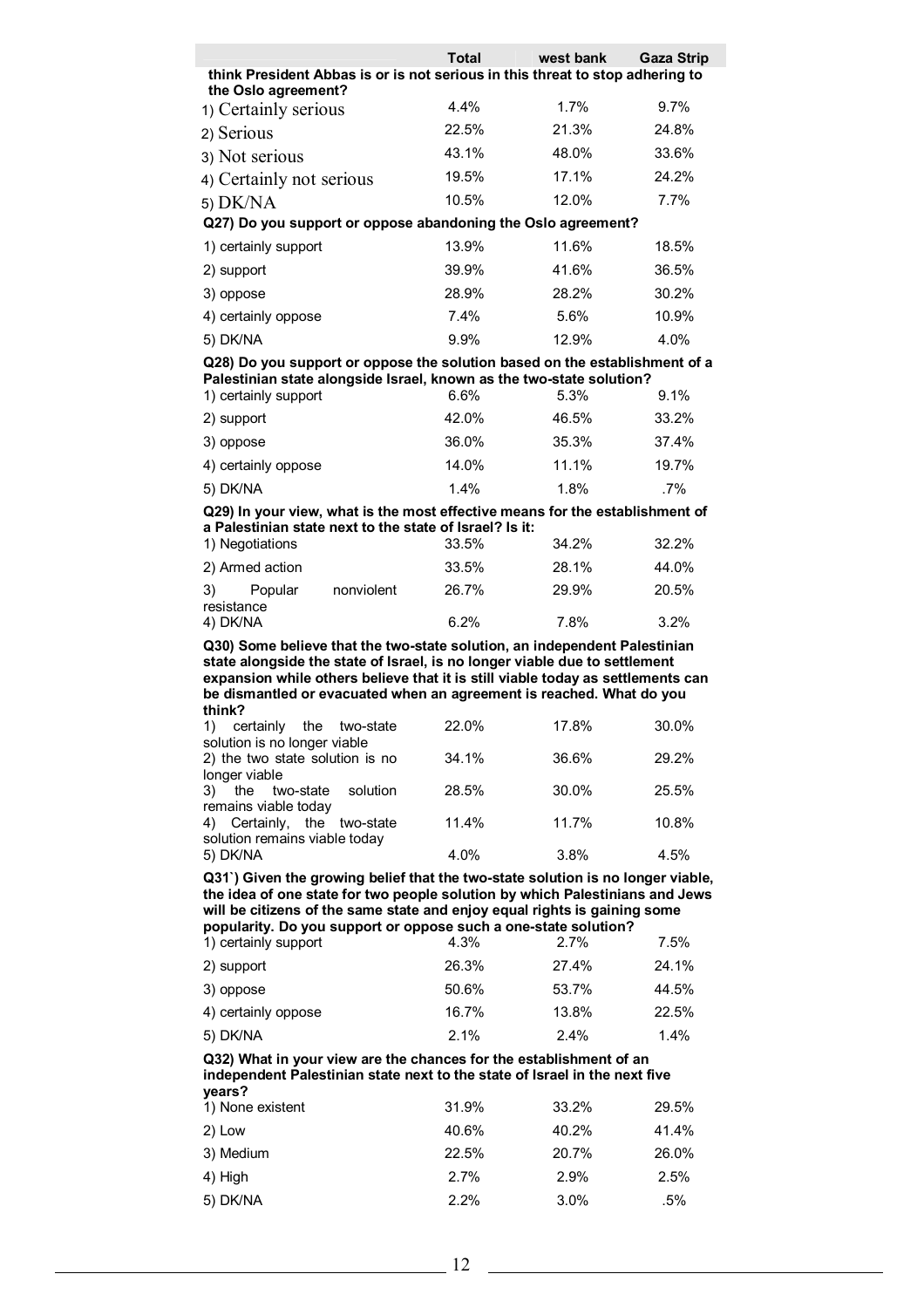|                                                                                                                                                                                                                                                                                                                    | <b>Total</b> | west bank | <b>Gaza Strip</b> |  |
|--------------------------------------------------------------------------------------------------------------------------------------------------------------------------------------------------------------------------------------------------------------------------------------------------------------------|--------------|-----------|-------------------|--|
| Q33) To what extent are you worried or not worried that you, a member of<br>your family could be hurt by Israel in your daily life, or that your land would<br>be confiscated or home demolished?                                                                                                                  |              |           |                   |  |
| 1. Very Worried                                                                                                                                                                                                                                                                                                    | 38.6%        | 41.4%     | 33.2%             |  |
| 2) Worried                                                                                                                                                                                                                                                                                                         | 41.6%        | 38.4%     | 47.7%             |  |
| 3. Not worried                                                                                                                                                                                                                                                                                                     | 16.9%        | 18.1%     | 14.6%             |  |
| 4. Not worried at all                                                                                                                                                                                                                                                                                              | 2.9%         | 2.1%      | 4.4%              |  |
| 5.DK/NA                                                                                                                                                                                                                                                                                                            | $.0\%$       | 0.0%      | $.1\%$            |  |
| Q34) What do you think is the long run aspiration of Israel?                                                                                                                                                                                                                                                       |              |           |                   |  |
| 1)<br>Withdrawal<br>from<br>the<br>territories it occupied in 1967                                                                                                                                                                                                                                                 | 6.4%         | 3.4%      | 12.2%             |  |
| after guaranteeing its security<br>2) Withdrawal form part of the<br>territories it occupied<br>after                                                                                                                                                                                                              | 7.4%         | 4.5%      | 13.1%             |  |
| guaranteeing its security<br>3) Annexation of the West Bank<br>while denying political rights of<br>Palestinian citizens                                                                                                                                                                                           | 29.9%        | 27.1%     | 35.3%             |  |
| 4) Extending the borders of the<br>state of Israel to cover all the<br>area between the Jordan River<br>and the Mediterranean Sea and                                                                                                                                                                              | 54.4%        | 62.3%     | 39.2%             |  |
| expelling its Arab citizens<br>5. DK/NA                                                                                                                                                                                                                                                                            | 1.9%         | 2.8%      | .3%               |  |
| Q35) What in your opinion are the long run aspirations of the Palestinian                                                                                                                                                                                                                                          |              |           |                   |  |
| <b>Authority and the PLO?</b><br>Regain<br>1)<br>some<br>οf<br>the<br>territories<br>in the<br>conquered<br>1967 war                                                                                                                                                                                               | 43.9%        | 43.8%     | 43.9%             |  |
| 2) Regain all the territories<br>conquered in the 1967 war                                                                                                                                                                                                                                                         | 19.8%        | 18.0%     | 23.3%             |  |
| 3) Conquer the State of Israel<br>and regain control over the pre<br>1948 Palestine                                                                                                                                                                                                                                | 12.1%        | 9.1%      | 17.9%             |  |
| 4) Conquer the State of Israel<br>and destroy much of the Jewish<br>population in Israel                                                                                                                                                                                                                           | 10.5%        | 9.9%      | 11.8%             |  |
| 5) DK/NA                                                                                                                                                                                                                                                                                                           | 13.6%        | 19.1%     | 3.0%              |  |
| Q36) What do you think the long term aspirations or plans of the Israeli<br>government for al Haram al Sharif in Jerusalem?                                                                                                                                                                                        |              |           |                   |  |
| 1) Keep the status quo as it is                                                                                                                                                                                                                                                                                    | 10.6%        | 5.6%      | 20.3%             |  |
| 2) Keep the status quo but<br>allow Jews to visit the place<br>anytime                                                                                                                                                                                                                                             | 7.6%         | 4.7%      | 13.3%             |  |
| 3) Change the status quo and<br>allow Jews to pray in al Haram<br>area                                                                                                                                                                                                                                             | 10.6%        | 6.0%      | 19.6%             |  |
| 4) Divide al<br>Haram<br>area<br>between Muslims and Jews<br>allowing Jews to establish a<br>synagogue next to al Aqsa<br>Mosque                                                                                                                                                                                   | 16.7%        | 18.5%     | 13.2%             |  |
| 5) Destroy al Aqsa and Dome of<br>the Rock mosques and build a<br>synagogue in their place                                                                                                                                                                                                                         | 51.8%        | 61.5%     | 33.0%             |  |
| 6) DK/NA                                                                                                                                                                                                                                                                                                           | 2.6%         | 3.6%      | .6%               |  |
| Q37) According to the Saudi plan, Israel will retreat from all territories<br>occupied in 1967 including Gaza the West Bank, Jerusalem and the Golan<br>Heights, and a Palestinian state will be established. The refugees problem<br>will be resolved through negotiation in a just and agreed upon manner and in |              |           |                   |  |

**accordance with UN resolution 194 which allows return of refugees to Israel and compensation. In return, all Arab states will recognize Israel and its right to secure borders, will sign peace treaties with her and establish normal diplomatic relations. Do you agree or disagree to this plan?**  1) Certainly agree 7.7% 4.8% 13.5%

| ______   |       |       |       |
|----------|-------|-------|-------|
| 2) agree | 36.7% | 36.4% | 37.2% |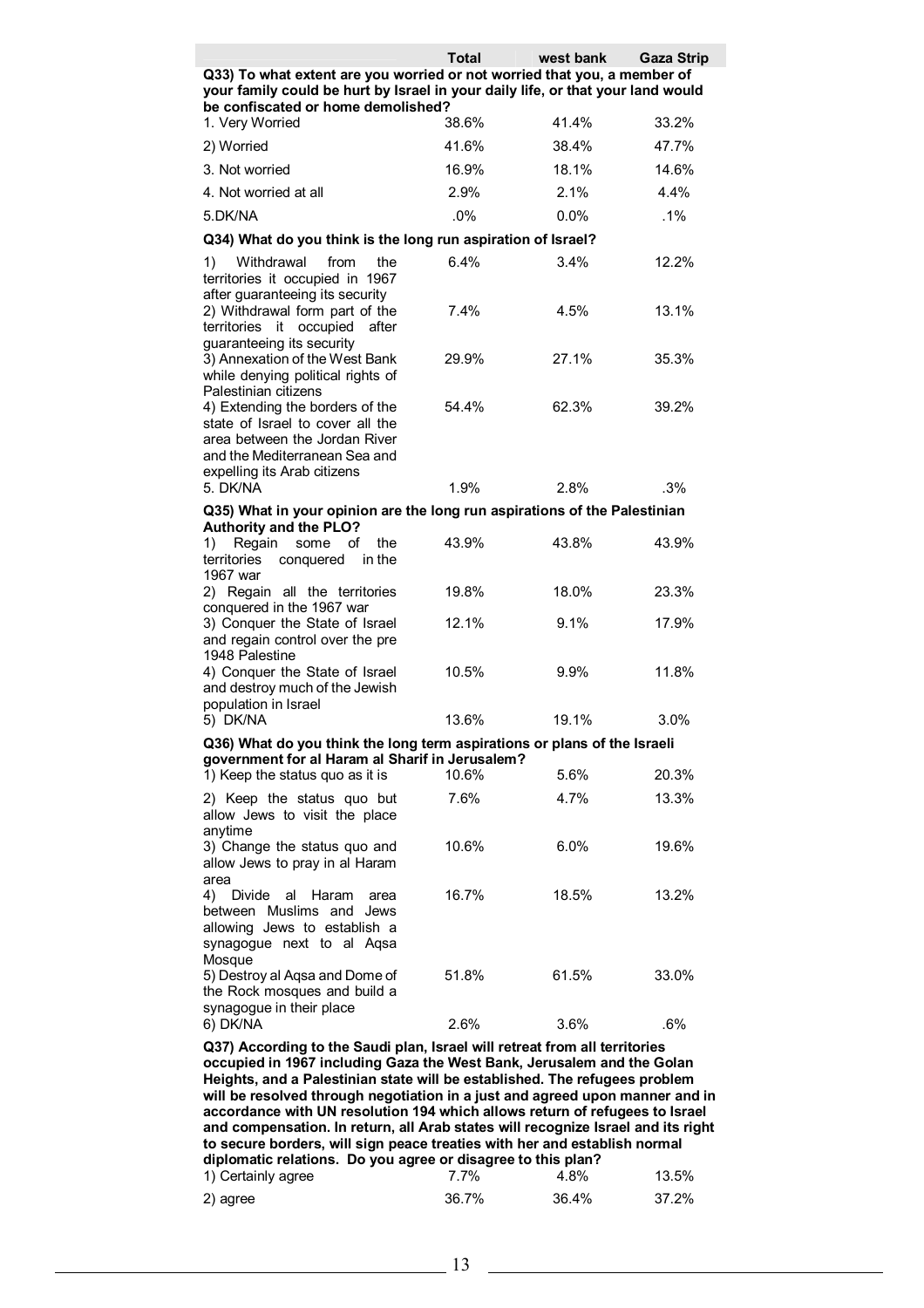|                       | Total | west bank | <b>Gaza Strip</b> |
|-----------------------|-------|-----------|-------------------|
| 3) disagree           | 39.3% | 41.4%     | 35.2%             |
| 4) Certainly disagree | 11.0% | 10.1%     | 12.8%             |
| 5) DK/NA              | 5.3%  | 7.3%      | 1.3%              |

**Q38) There is a proposal that after the establishment of an independent Palestinian state and the settlement of all issues in dispute, there will be a mutual recognition of Israel as the state of the Jewish people and Palestine as the state of the Palestinian people. Do you agree or disagree to this proposal?** 

| 1) Certainly agree    | 4.0%  | 2.8%  | 6.2%  |  |
|-----------------------|-------|-------|-------|--|
| 2) agree              | 35.0% | 37.3% | 30.4% |  |
| 3) disagree           | 43.2% | 44.7% | 40.2% |  |
| 4) Certainly disagree | 17.1% | 14.4% | 22.3% |  |
| 5) DK/NA              | .8%   | .8%   | .9%   |  |

**Q39) Now that negotiations between Palestinians and Israelis have stopped, would you support or oppose adopting the following options?** 

| Q39-2) Joining more international organizations<br>1) certainly support                                                                                                                                                                                                                                                                                                       | 28.5% | 21.2% | 42.8% |
|-------------------------------------------------------------------------------------------------------------------------------------------------------------------------------------------------------------------------------------------------------------------------------------------------------------------------------------------------------------------------------|-------|-------|-------|
| 2) support                                                                                                                                                                                                                                                                                                                                                                    | 46.2% | 49.8% | 39.0% |
| 3) oppose                                                                                                                                                                                                                                                                                                                                                                     | 20.1% | 23.0% | 14.4% |
|                                                                                                                                                                                                                                                                                                                                                                               | 3.1%  | 3.4%  | 2.6%  |
| 4) certainly oppose                                                                                                                                                                                                                                                                                                                                                           | 2.1%  | 2.6%  |       |
| 5) DK/NA                                                                                                                                                                                                                                                                                                                                                                      |       |       | 1.3%  |
| Q39-3) Abandon the two state solution and demand the establishment of one<br>state for Palestinians and Israelis                                                                                                                                                                                                                                                              |       |       |       |
| 1) certainly support                                                                                                                                                                                                                                                                                                                                                          | 5.4%  | 3.7%  | 8.5%  |
| 2) support                                                                                                                                                                                                                                                                                                                                                                    | 22.1% | 20.7% | 24.8% |
| 3) oppose                                                                                                                                                                                                                                                                                                                                                                     | 52.1% | 59.8% | 37.1% |
| 4) certainly oppose                                                                                                                                                                                                                                                                                                                                                           | 18.8% | 13.8% | 28.7% |
| 5) DK/NA                                                                                                                                                                                                                                                                                                                                                                      | 1.6%  | 1.9%  | .8%   |
| Q39-4) Resort to popular non-violent and unarmed resistance                                                                                                                                                                                                                                                                                                                   |       |       |       |
| 1) certainly support                                                                                                                                                                                                                                                                                                                                                          | 14.2% | 9.5%  | 23.4% |
| 2) support                                                                                                                                                                                                                                                                                                                                                                    | 50.0% | 55.0% | 40.1% |
| 3) oppose                                                                                                                                                                                                                                                                                                                                                                     | 28.6% | 29.1% | 27.6% |
| 4) certainly oppose                                                                                                                                                                                                                                                                                                                                                           | 5.8%  | 4.4%  | 8.7%  |
| 5) DK/NA                                                                                                                                                                                                                                                                                                                                                                      | 1.4%  | 2.0%  | .2%   |
| Q39-5) Return to the armed intifada and confrontations                                                                                                                                                                                                                                                                                                                        |       |       |       |
| 1) certainly support                                                                                                                                                                                                                                                                                                                                                          | 14.4% | 8.1%  | 26.7% |
| 2) support                                                                                                                                                                                                                                                                                                                                                                    | 33.6% | 33.9% | 32.9% |
| 3) oppose                                                                                                                                                                                                                                                                                                                                                                     | 41.0% | 45.6% | 31.9% |
| 4) certainly oppose                                                                                                                                                                                                                                                                                                                                                           | 8.6%  | 8.9%  | 8.0%  |
| 5) DK/NA                                                                                                                                                                                                                                                                                                                                                                      | 2.5%  | 3.5%  | .4%   |
| Q39-6) Dissolve the Palestinian Authority                                                                                                                                                                                                                                                                                                                                     |       |       |       |
| 1) certainly support                                                                                                                                                                                                                                                                                                                                                          | 16.4% | 12.7% | 23.6% |
| 2) support                                                                                                                                                                                                                                                                                                                                                                    | 27.5% | 25.5% | 31.6% |
| 3) oppose                                                                                                                                                                                                                                                                                                                                                                     | 39.5% | 46.4% | 26.0% |
| 4) certainly oppose                                                                                                                                                                                                                                                                                                                                                           | 12.3% | 10.0% | 16.7% |
| 5) DK/NA                                                                                                                                                                                                                                                                                                                                                                      | 4.2%  | 5.3%  | 2.1%  |
| Q40) Some say the Arab World is preoccupied with its internal concerns and<br>conflicts or with its conflict with Iran and radical Islamist movements and<br>that it no longer view Palestine as its first cause. Others believe that<br>Palestine remains the Arabs' most important cause. What do you think?<br>1)<br>The<br>Arab<br>World<br>75.5%<br>79.5%<br>67.6%<br>is |       |       |       |
| preoccupied and Palestine is                                                                                                                                                                                                                                                                                                                                                  |       |       |       |

| not its first cause             |       |       |       |
|---------------------------------|-------|-------|-------|
| 2) Palestine remains the Arabs' | 23.5% | 19.5% | 31.3% |
| first cause                     |       |       |       |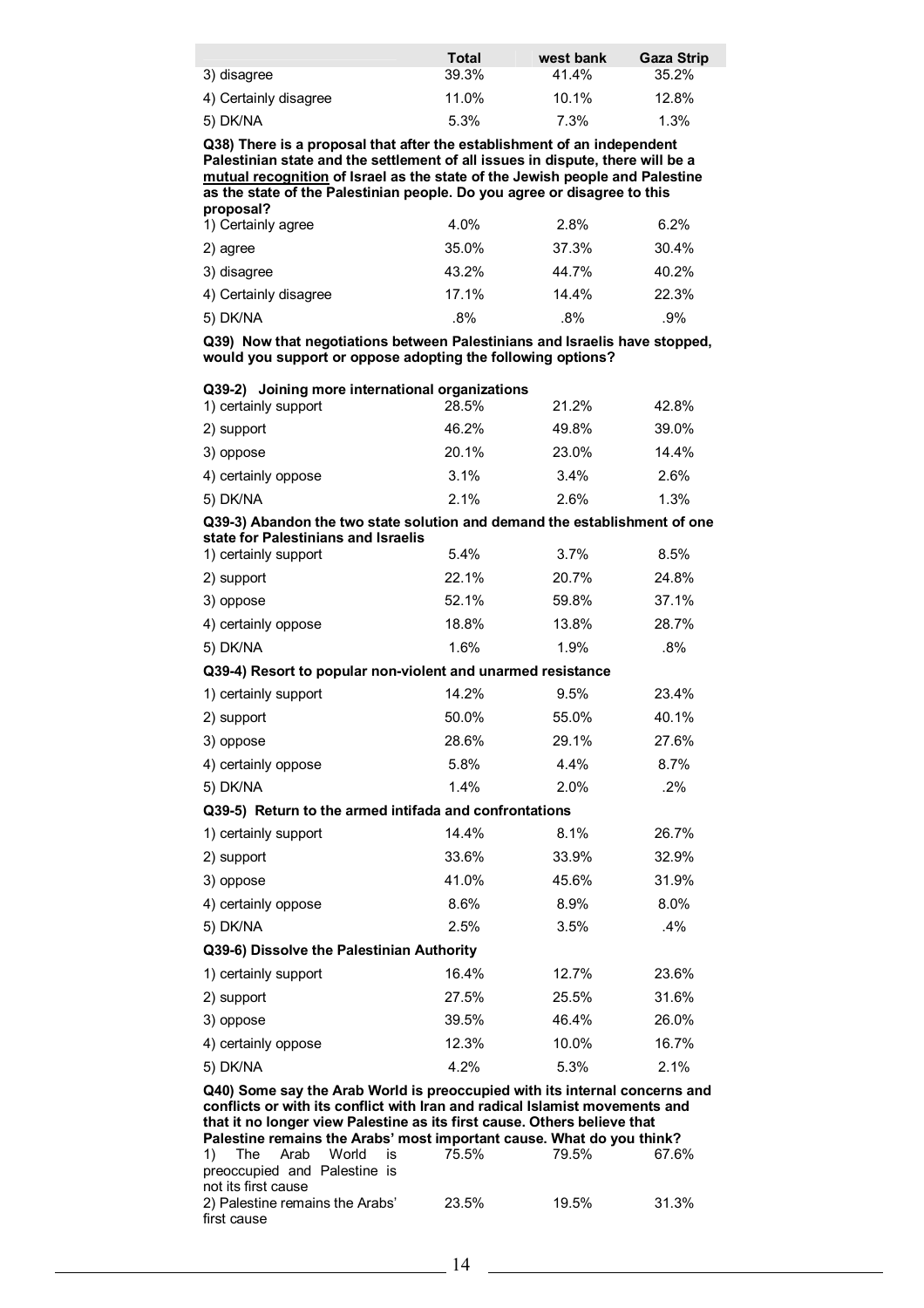|          | <b>Total</b> | west bank | Gaza Strip |
|----------|--------------|-----------|------------|
| 3) DK/NA | 1.1%         | 1.0%      | 1.1%       |

**Q41) Some say that the current Israeli government led by Netanyahu have found Arab allies among the Sunni Arab states to build a coalition against Iran in the view that Iran is a common enemy for both sides. Others believe that the Sunni Arab states will never agree to a coalition with Israel as long as it occupies Arab land and does not allow the creation of a Palestinian state. What do you think?** 

| 1) There will be a Sunni Arab<br>coalition with Israel against Iran<br>even as the Israeli occupation<br>continues                       | 59.6% | 61.0% | 56.7% |
|------------------------------------------------------------------------------------------------------------------------------------------|-------|-------|-------|
| 2) The Arabs will not build a<br>coalition with Israel until it ends<br>its occupation and allows the<br>creation of a Palestinian state | 26.9% | 22.4% | 35.7% |
| 3) DK/NA                                                                                                                                 | 13.5% | 16.6% | 7.6%  |

**Q42) The French Initiative calls for the formation of an international support group for Palestinian-Israeli negotiations and the holding of an international peace conference to find solution based on the two-state formula within the context of the Arab Peace Initiative and in accordance with a specified timetable. Do you support or oppose this French Initiative?** 

| 1) certainly support<br>2) support<br>3) oppose<br>4) certainly oppose<br>5) DK/NA | 7.1%  | 4.8%                   | 11.5%                  |  |
|------------------------------------------------------------------------------------|-------|------------------------|------------------------|--|
|                                                                                    | 46.0% | 46.2%<br>32.0%<br>6.1% | 45.7%<br>28.9%<br>8.9% |  |
|                                                                                    | 30.9% |                        |                        |  |
|                                                                                    | 7.1%  |                        |                        |  |
|                                                                                    | 8.9%  | 10.9%                  | 5.0%                   |  |

**Q43) In your view, will the French Initiative succeed or fail in strengthening the prospect for making Palestinian-Israeli peace?** 

| 1) Certainly succeed | 2.4%  | .8%   | 5.6%  |
|----------------------|-------|-------|-------|
| 2) succeed           | 25.8% | 20.6% | 35.9% |
| 3) fail              | 49.5% | 56.3% | 36.2% |
| 4) Certainly fail    | 9.8%  | 8.0%  | 13.5% |
| 5) DK/NA             | 12.5% | 14.4% | 8.8%  |

**Q44) Two candidates are currently competing in the US presidential elections, Hilary Clinton from the Democratic Party and Donald Trump from the Republican Party. In your view, which of the two candidates is best for Palestinians?** 

| 1) Hilary Clinton    | 15.7%   | 11.7%   | 23.3%   |
|----------------------|---------|---------|---------|
| 2) Donald Trump      | $5.4\%$ | 2.9%    | 10.3%   |
| 3) Both are the same | 69.5%   | 76.0%   | 56.7%   |
| 4) DK/NA             | 9.5%    | $9.4\%$ | $9.7\%$ |

**Q45) Some people think that the Islamic State in Iraq and Syria (ISIS) does not represent true Islam while others think that it is truthful to Islam. What do you think?** 

| Q46) If you think ISIS does not represent true Islam, do you support or |       |       |       |  |
|-------------------------------------------------------------------------|-------|-------|-------|--|
| true Islam<br>5) DK/NA                                                  | 5.8%  | 6.3%  | 4.7%  |  |
| Islam<br>4) Certainly does not represent                                | 54.2% | 53.8% | 54.9% |  |
| 3) Does not represent true                                              | 34.8% | 36.7% | 31.2% |  |
| Islam<br>2) Represents true Islam                                       | 3.3%  | 1.6%  | 6.7%  |  |
| 1) Certainly represents true                                            | 1.9%  | 1.6%  | 2.6%  |  |

# **oppose the war against it led by Arab and Western countries?**

| 1) certainly support | 41.0% | 40.6% | 41.7% |
|----------------------|-------|-------|-------|
| 2) support           | 42.3% | 44.9% | 37.0% |
| 3) oppose            | 10.9% | 10.5% | 11.8% |
| 4) certainly oppose  | 3.3%  | 1.3%  | 7.4%  |
| 5) DK/NA             | 2.5%  | 2.7%  | 2.1%  |

**Q47) Two weeks ago, the High Court of Justice decided to temporarily suspend the local election process because occupied East Jerusalem was not included in the process and because courts in the Gaza Strip were to**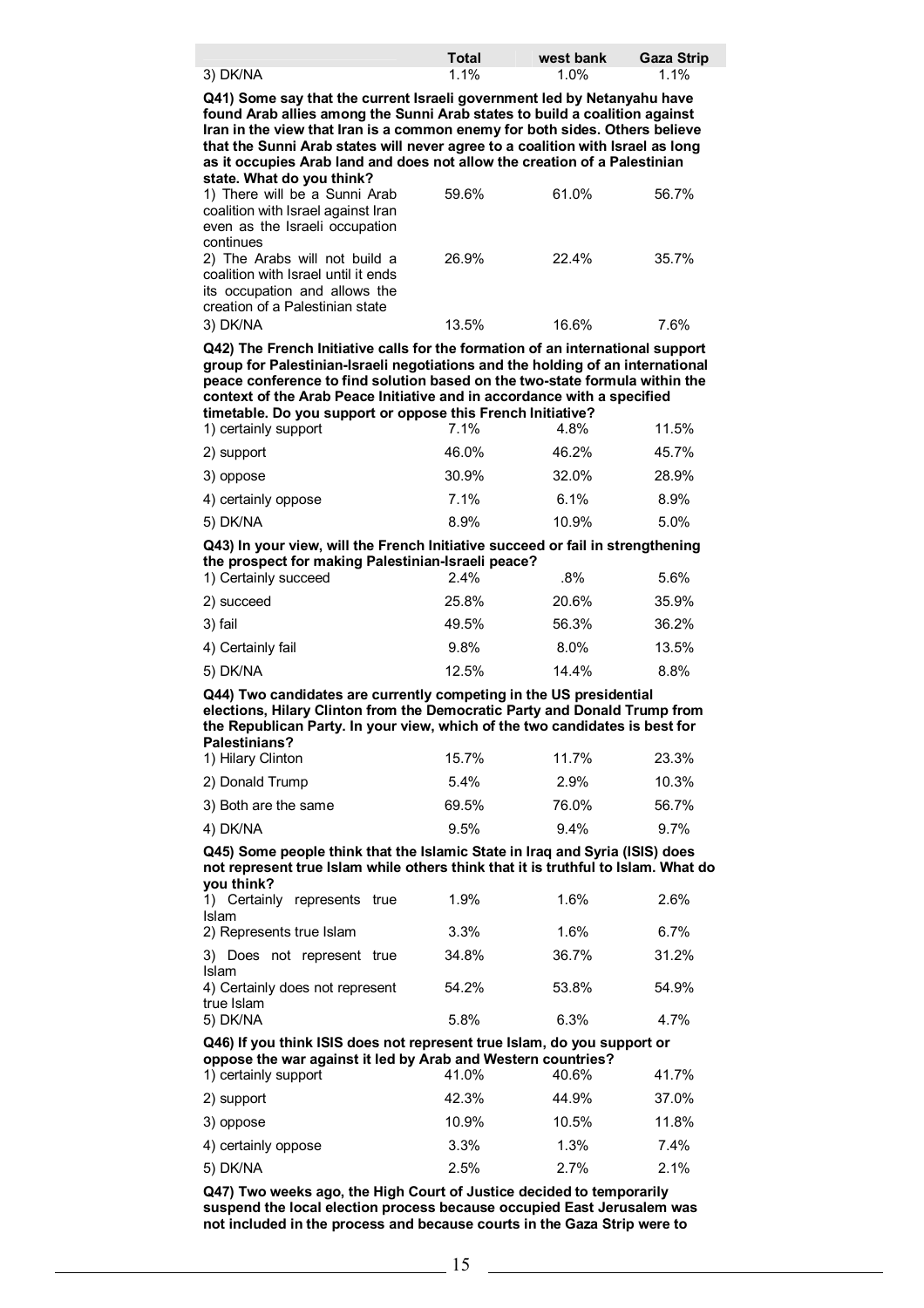|                                                                        | <b>Total</b> | west bank | <b>Gaza Strip</b> |
|------------------------------------------------------------------------|--------------|-----------|-------------------|
| decide on election-related cases submitted to them. Are you pleased or |              |           |                   |
| displeased with this court decision?                                   |              |           |                   |

| 1) Pleased    | 28.9% | 28.2% | 30.3%   |
|---------------|-------|-------|---------|
| 2) Displeased | 60.6% | 59.5% | 62.8%   |
| 3) DK/NA      | 10.4% | 12.3% | $6.9\%$ |

**Q48) In your view, is the fact that local elections will not take place in occupied East Jerusalem an acceptable reason for not conducting local elections in the rest of the Palestinian territories in the West Bank and the Gaza Strip?** 

| 1) Yes   | 35.3% | 33.7% | 38.4% |
|----------|-------|-------|-------|
| 2) No    | 54.1% | 55.3% | 51.5% |
| 3) DK/NA | 10.7% | 11.0% | 10.1% |

**Q49) In your view, is the fact that courts in the Gaza Strip will be will be making decisions on election-related cases submitted to them an acceptable reason for not conduction local elections in the rest of the Palestinian territories in the West Bank and the Gaza Strip?** 

| 1) Yes   | 32.2% | 31.3% | 33.9% |
|----------|-------|-------|-------|
| $2)$ No  | 56.8% | 56.4% | 57.7% |
| 3) DK/NA | 11.0% | 12.3% | 8.5%  |

**Q50) In your view, is the decision of the High Court of Justice to temporarily suspend local election process a political one aimed at stopping those elections or is it a correct legal decision aimed at correcting the election process?** 

| 1) A political decision to stop<br>elections                                               | 59.7% | 61.5% | 56.2% |
|--------------------------------------------------------------------------------------------|-------|-------|-------|
| 2) Legal decision to correct the<br>election process                                       | 31.1% | 28.1% | 36.9% |
| 3) DK/NA                                                                                   | 9.2%  | 10.4% | 6.9%  |
| Q51) IN your view, who wishes to cancel local elections? Is it Fatah, Hamas,<br>or others? |       |       |       |
| 1) Fatah                                                                                   | 22.8% | 22.0% | 24.5% |
| 2) Hamas                                                                                   | 14.2% | 8.3%  | 25.5% |
| 3) Both sides                                                                              | 35.1% | 34.3% | 36.7% |
| 4) Others                                                                                  | 18.1% | 21.4% | 11.6% |
| 5) DK/NA                                                                                   | 9.8%  | 14.0% | 1.7%  |

#### **Q52) Local elections might take place soon, have your registered so that you can participate in the election?**

| 1) Yes                                                    | 38.7% | 31.2% | 53.4%   |
|-----------------------------------------------------------|-------|-------|---------|
| 2) No (skip to Q56)                                       | 41.4% | 44.9% | 34.5%   |
| 3) I registered in previous local                         | 10.8% | 10.1% | 12.1%   |
| elections                                                 |       |       |         |
| 4) Does not apply/<br>East<br>Jerusalem, relevant refugee | 9.1%  | 13.8% | $0.0\%$ |
| camps (skip to Q57)                                       |       |       |         |

## **Q53) If you are registered, are you going to participate in the elections if they take place?**

| 1) Yes              | 80.9% | 75.4% | 87.5%   |
|---------------------|-------|-------|---------|
| 2) No (skip to Q56) | 11.7% | 16.1% | 6.4%    |
| 3) DK/NA            | 7.4%  | 8.5%  | $6.0\%$ |

### **Q55) There are various considerations that influence voter's choice when selecting an electoral list in the local elections, which of the following four is the most important for you?**

| $\frac{1}{2}$                     |         |       |       |
|-----------------------------------|---------|-------|-------|
| 1) The most able to deliver       | 50.2%   | 53.3% | 46.8% |
| services such as water,           |         |       |       |
| electricity, roads, and other     |         |       |       |
| living conditions matters         |         |       |       |
| 2) The most able to defend        | 30.6%   | 33.1% | 27.9% |
| national rights and contribute to |         |       |       |
| ending the occupation             |         |       |       |
| 3) The most able to serve family  | $9.0\%$ | 8.6%  | 9.6%  |
| interests                         |         |       |       |
|                                   |         |       |       |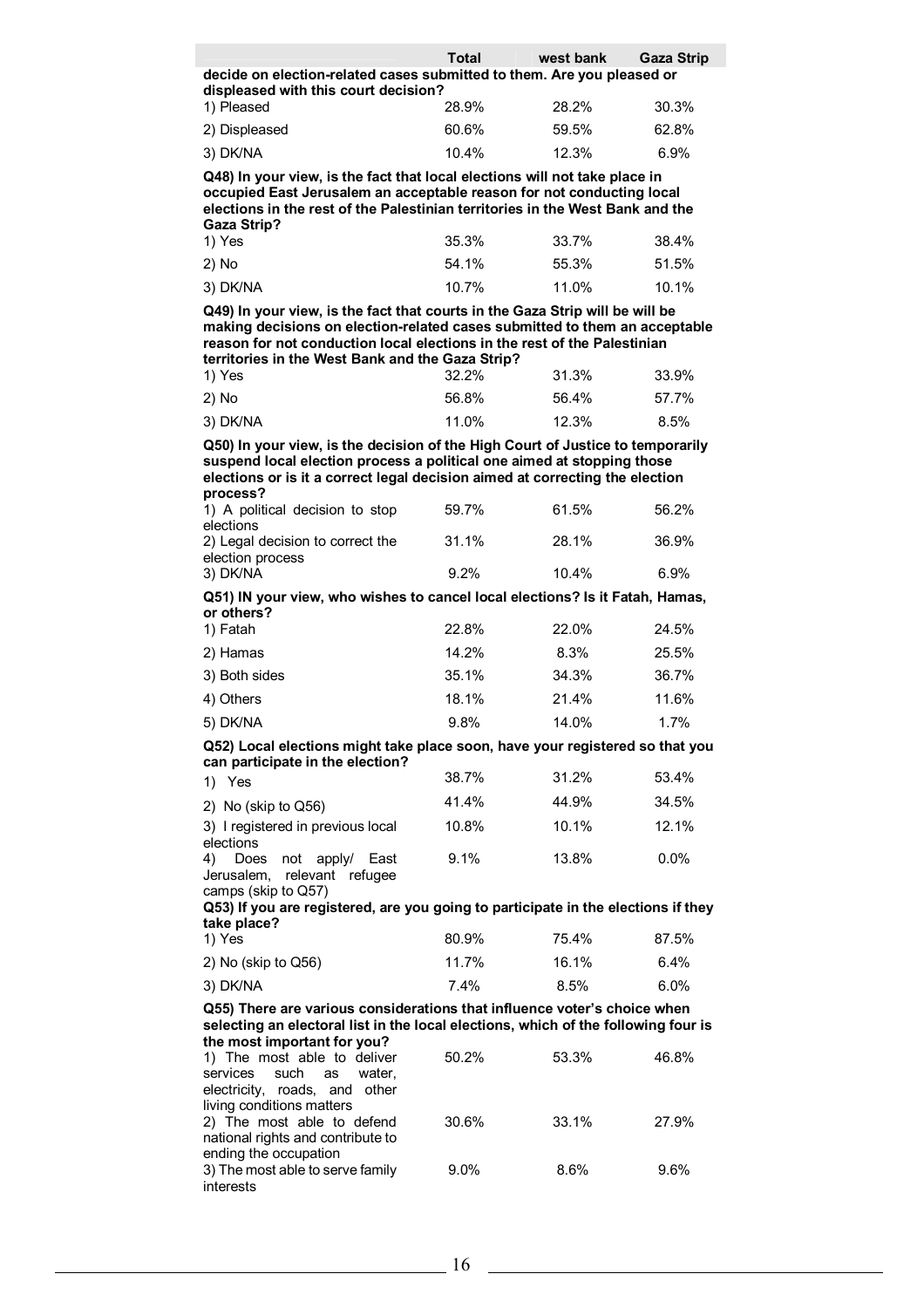|                                                              | Total | west bank | Gaza Strip |
|--------------------------------------------------------------|-------|-----------|------------|
| 4) The one supported by the<br>political party or movement I | 9.3%  | 3.4%      | 15.8%      |
| support                                                      |       |           |            |
| 5) DK/NA                                                     | .8%   | 1.6%      | $0.0\%$    |

**Q56) If you look at the nominated electoral lists in the area in which you vote, which one is the most able to provide the following:** 

| Q56-1) Services such as water, electricity, roads, and others |       |       |       |
|---------------------------------------------------------------|-------|-------|-------|
| Fatah list or the list<br>1)                                  | 34.5% | 30.4% | 41.2% |
| supported by Fatah                                            |       |       |       |
| 2) Hamas list or the list                                     | 17.3% | 10.6% | 28.4% |
| supported by Hamas                                            |       |       |       |
| 3) The Left or the list supported                             | 2.7%  | 1.8%  | 4.0%  |
| by the Left                                                   |       |       |       |
| 4) List of independents or                                    | 15.0% | 14.6% | 15.5% |
| professionals not supported by                                |       |       |       |
| political parties or movements                                |       |       |       |
| 5) The list that represents my                                | 6.3%  | 8.1%  | 3.2%  |
| family                                                        |       |       |       |
| 6) None of the above                                          | 16.6% | 22.8% | 6.4%  |
| 7) DK/NA                                                      | 7.7%  | 11.6% | 1.4%  |
|                                                               |       |       |       |

### **Q56-1) Services such as water, electricity, roads, and others**

**Q56-2) Defense of national rights and contribute to ending the occupation**

| Fatah list or the<br>list<br>1)<br>supported by Fatah                                          | 27.6% | 24.1%  | 33.4% |
|------------------------------------------------------------------------------------------------|-------|--------|-------|
| 2) Hamas list or the<br>list<br>supported by Hamas                                             | 26.1% | 19.0%  | 37.8% |
| 3) The Left or the list supported<br>by the Left                                               | 1.6%  | $.4\%$ | 3.5%  |
| 4) List of independents or<br>professionals not supported by<br>political parties or movements | 11.2% | 8.9%   | 14.9% |
| 5) The list that represents my<br>family                                                       | 4.2%  | 5.2%   | 2.3%  |
| 6) None of the above                                                                           | 21.9% | 31.4%  | 6.2%  |
| 7) DK/NA                                                                                       | 7.5%  | 11.0%  | 1.8%  |

### **Q57) Do you expect local elections to take place soon? Or, will they be cancelled?**

| 1) Will take place soon | 40.4% | 43.0% | 35.4%   |
|-------------------------|-------|-------|---------|
| 2) Will be cancelled    | 48.2% | 44.8% | 54.8%   |
| 3) DK/NA                | 11.4% | 12.2% | $9.8\%$ |

**Q58) If local elections are held successfully soon, do you think such a development would increase or decrease the changes of reconciliation and unification of the West Bank and the Gaza Strip?** 

| 1) Increase            | 38.7% | 38.1% | 39.8% |
|------------------------|-------|-------|-------|
| 2) Decrease            | 32.0% | 31.6% | 32.8% |
| 3) Will have no impact | 24.5% | 24.8% | 23.9% |
| 4) DK/NA               | 4.8%  | 5.5%  | 3.5%  |

**Q59) As you know, in the Gaza Strip local elections might take place while the Strip is under actual Hamas control and they might take place in the West Bank while it is under the control of President Abbas and the reconciliation government. Do you support or oppose holding parliamentary and presidential elections under similar conditions?** 

| 1) Yes   | 41.5% | 38.1% | 48.0% |
|----------|-------|-------|-------|
| 2) No    | 50.6% | 53.5% | 44.9% |
| 3) DK/NA | 7.9%  | 8.3%  | 7.1%  |

**Q60) Do you think that a successful local election process, if such election is to take place, will hasten the holding of parliamentary and presidential elections?** 

| 1) Yes   | 58.9% | 60.0%   | 56.8% |
|----------|-------|---------|-------|
| 2) No    | 32.2% | 30.8%   | 34.8% |
| 3) DK/NA | 8.9%  | $9.2\%$ | 8.4%  |

**Q61) If local elections are to take place soon, whom do you expect to win most of the local councils in the Gaza Strip?**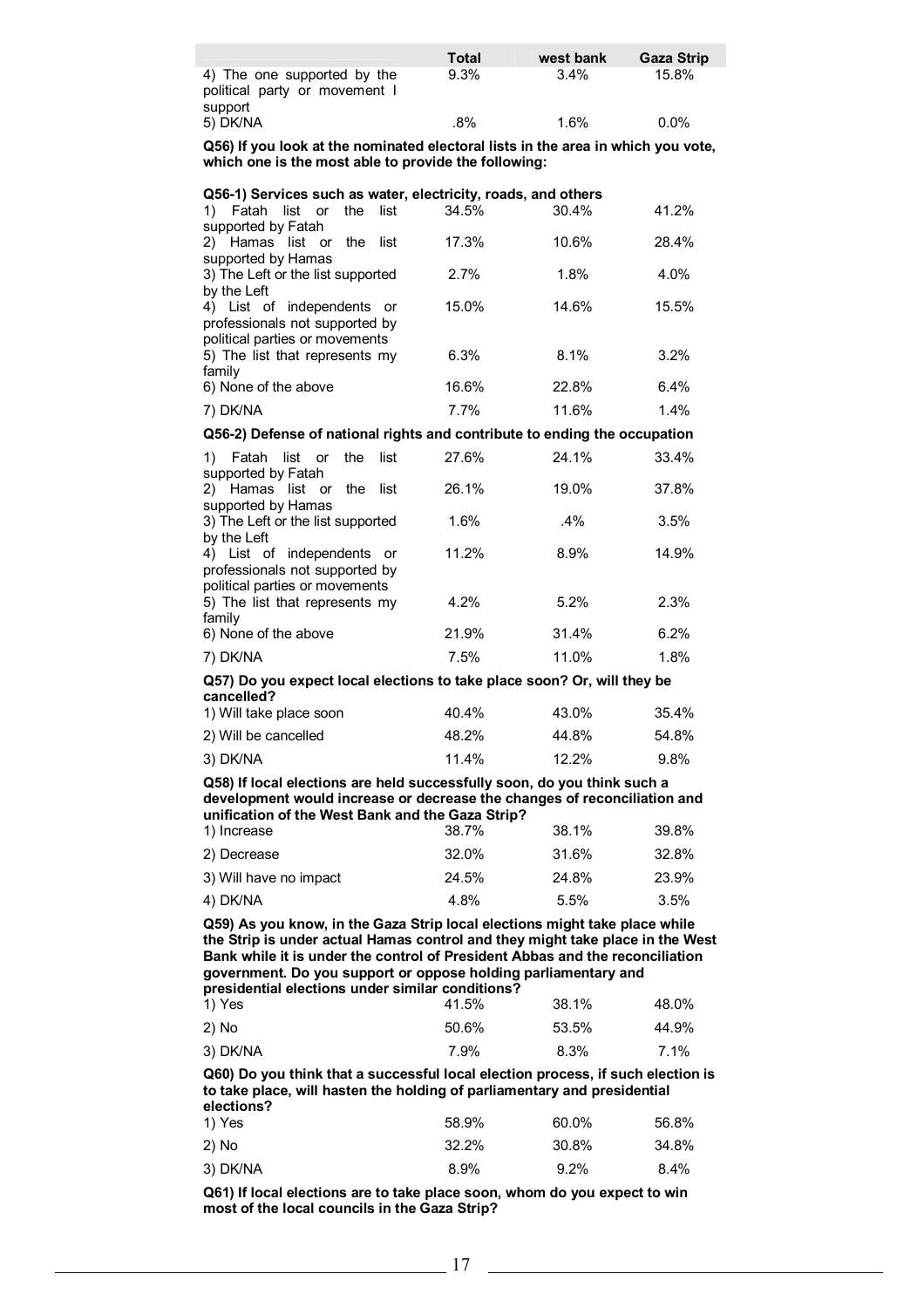| 1) Lists supported by Hamas                                                                                                                                                                                                                                                      | <b>Total</b><br>56.3% | west bank<br>66.2% | Gaza Strip<br>36.9% |  |
|----------------------------------------------------------------------------------------------------------------------------------------------------------------------------------------------------------------------------------------------------------------------------------|-----------------------|--------------------|---------------------|--|
| 2) Lists supported by Fatah                                                                                                                                                                                                                                                      | 21.1%                 | 13.6%              | 35.7%               |  |
| 3) Lists supported by the Left                                                                                                                                                                                                                                                   | 2.1%                  | 1.1%               | 4.2%                |  |
| 4)<br>Lists<br>supported<br>by                                                                                                                                                                                                                                                   | 9.1%                  | 4.6%               | 17.9%               |  |
| independents<br>and<br>professionals<br>and<br>not<br>supported by Hamas, Fatah or<br>the Left<br>5) Lists of families                                                                                                                                                           | 2.4%                  | 3.6%               | 0.0%                |  |
|                                                                                                                                                                                                                                                                                  |                       | .4%                |                     |  |
| 6) Others (specify ------)                                                                                                                                                                                                                                                       | .2%                   |                    | 0.0%                |  |
| 7) DK/NA                                                                                                                                                                                                                                                                         | 8.8%                  | 10.6%              | 5.3%                |  |
| Q62) And whom do you expect to win most councils in the West Bank?                                                                                                                                                                                                               |                       |                    |                     |  |
| 1) Lists supported by Hamas                                                                                                                                                                                                                                                      | 25.8%                 | 21.9%              | 33.6%               |  |
| 2) Lists supported by the Left                                                                                                                                                                                                                                                   | 3.8%                  | 1.3%               | 8.6%                |  |
| 3) Lists supported by Fatah                                                                                                                                                                                                                                                      | 43.9%                 | 48.9%              | 34.2%               |  |
| 4)<br>Lists<br>supported<br>by<br>independents<br>and<br>professionals<br>and<br>not<br>supported by Hamas, Fatah or<br>the Left<br>5) Lists of families                                                                                                                         | 8.5%                  | 6.5%               | 12.4%<br>1.2%       |  |
|                                                                                                                                                                                                                                                                                  | 6.0%                  | 8.5%               |                     |  |
| 6) Others (specify ------)                                                                                                                                                                                                                                                       | .5%                   | $.4\%$             | $.8\%$              |  |
| 7) DK/NA                                                                                                                                                                                                                                                                         | 11.4%                 | 12.5%              | 9.2%                |  |
| Q63) In your view, who is now impeding the holding of parliamentary and<br>presidential elections in the Palestinian territories in the West Bank and the<br><b>Gaza Strip?</b>                                                                                                  |                       |                    |                     |  |
| 1) Hamas                                                                                                                                                                                                                                                                         | 22.3%                 | 16.0%              | 34.5%               |  |
| 2) Fatah                                                                                                                                                                                                                                                                         | 20.9%                 | 22.2%              | 18.2%               |  |
| 3) President Abbas                                                                                                                                                                                                                                                               | 20.9%                 | 15.9%              | 30.8%               |  |
| 4) The Left                                                                                                                                                                                                                                                                      | 3.5%                  | 3.9%               | 2.6%                |  |
| 5) Others (specify ----)                                                                                                                                                                                                                                                         | 10.8%                 | 15.1%              | 2.5%                |  |
| 6) DK/NA                                                                                                                                                                                                                                                                         | 21.7%                 | 26.9%              | 11.5%               |  |
| Q64) Most of the refugee camps in the West Bank do not participate in local<br>elections while refugee camps in the Gaza Strip do participate. Do you think<br>that refugee camps in the West Bank should participate in the local elections<br>if such elections do take place? |                       |                    |                     |  |
| 1) Support                                                                                                                                                                                                                                                                       | 76.0%                 | 84.1%              | 60.2%               |  |
| 2) Oppose                                                                                                                                                                                                                                                                        | 18.0%                 | 11.1%              | 31.3%               |  |
| 3) DK/NA                                                                                                                                                                                                                                                                         | 6.0%                  | 4.8%               | $8.5\%$             |  |
| Q65) This summer, there were significant water shortages in many parts of<br>the West Bank. Did the area in which you live suffer such shortages?                                                                                                                                |                       |                    |                     |  |
| 1) Yes                                                                                                                                                                                                                                                                           | 46.1%                 | 58.4%              | 21.8%               |  |
| 2) No                                                                                                                                                                                                                                                                            | 50.3%                 | 40.0%              | 70.8%               |  |
| 3) DK/NA                                                                                                                                                                                                                                                                         | 3.6%                  | 1.6%               | 7.5%                |  |
| Q66) If your area suffered water shortages, did water reach you at least once<br>a week, a month, or rarely?                                                                                                                                                                     |                       |                    |                     |  |
| 1) At least once a week                                                                                                                                                                                                                                                          | 58.3%                 | 56.7%              | 65.1%               |  |
| 2) At least once a month                                                                                                                                                                                                                                                         | 26.0%                 | 28.8%              | 14.5%               |  |
| 3) Rarely                                                                                                                                                                                                                                                                        | 10.2%                 | 11.9%              | 3.3%                |  |
| 4) DK/NA                                                                                                                                                                                                                                                                         | 5.4%                  | 2.6%               | 17.1%               |  |
| Q67) Did you have to buy water by the tank?                                                                                                                                                                                                                                      |                       |                    |                     |  |
| 1) Yes                                                                                                                                                                                                                                                                           | 63.9%                 | 63.0%              | 67.8%               |  |
| 2) No                                                                                                                                                                                                                                                                            | 34.3%                 | 36.4%              | 25.4%               |  |
| 3) DK/NA                                                                                                                                                                                                                                                                         | 1.7%                  | .5%                | 6.8%                |  |
| Q68) In your view, who is responsible for the water shortage in the West                                                                                                                                                                                                         |                       |                    |                     |  |

**Bank?**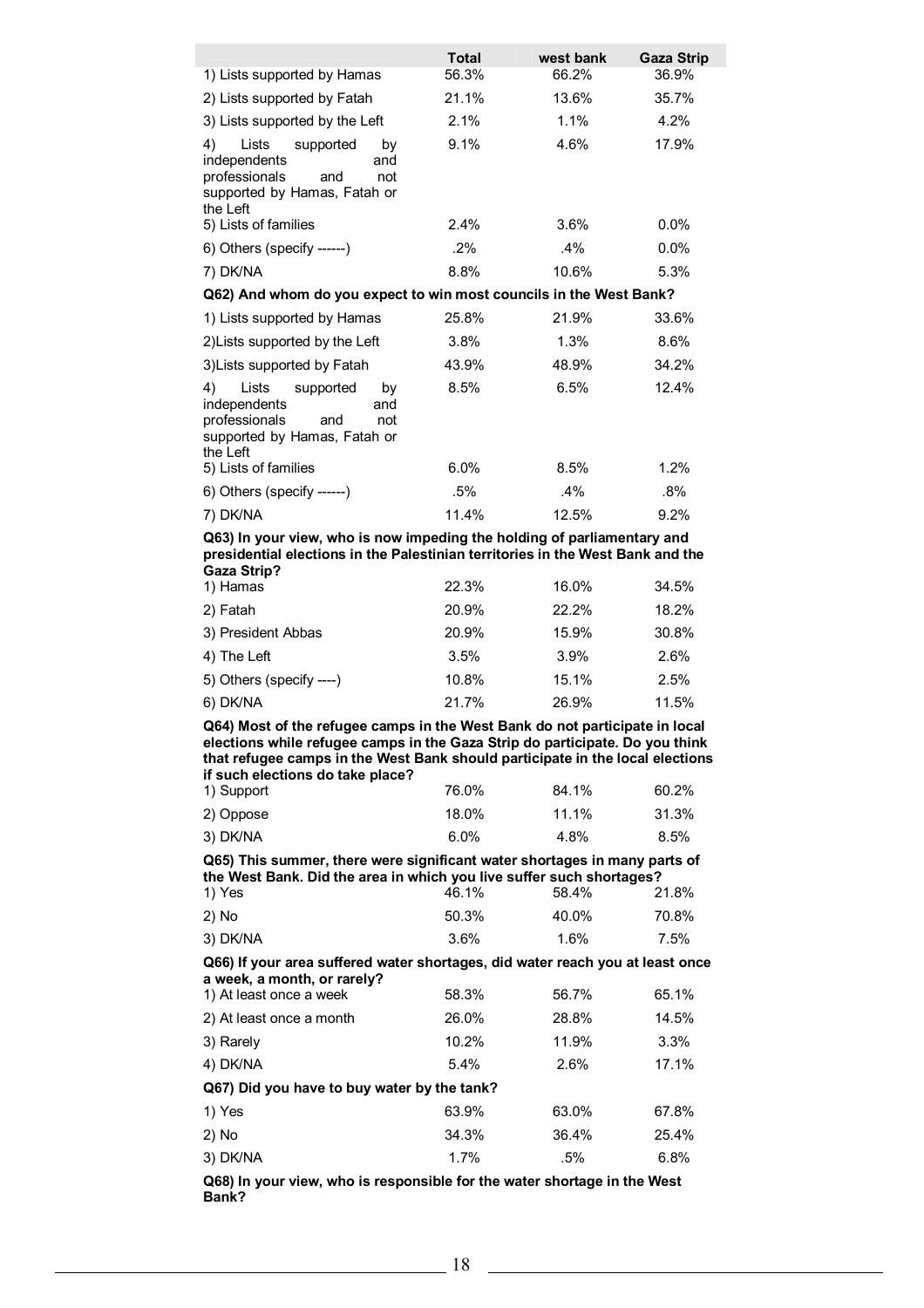|                                                                                         | <b>Total</b> | west bank | <b>Gaza Strip</b> |
|-----------------------------------------------------------------------------------------|--------------|-----------|-------------------|
| Mismanagement by<br>1)<br>the<br>Palestinian Authority                                  | 29.0%        | 30.3%     | 26.6%             |
| 2) Israel government cutting off<br>water to the West Bank                              | 44.7%        | 46.0%     | 42.2%             |
| 3) Poor infrastructure which<br>causes waste of water                                   | 11.8%        | 11.0%     | 13.3%             |
| 4) Some Palestinians steel<br>water from the pipes before it<br>reaches its destination | 8.4%         | 7.3%      | 10.6%             |
| 5) Others (specify -----)                                                               | 1.8%         | 2.4%      | .5%               |
| 6) DK/NA                                                                                | 4.3%         | 3.1%      | 6.7%              |

**Q69) Some areas complain that water does not reach it while it reaches other areas. In your view, is there justice/fairness in the allocation of available water between the various areas, such as between Nablus, Ramallah and Hebron?** 

| 1) Yes   | 19.1% | 17.4% | 22.4% |  |
|----------|-------|-------|-------|--|
| 2) No    | 67.3% | 71.9% | 58.4% |  |
| 3) DK/NA | 13.5% | 10.7% | 18.9% |  |

**Q70) What about justice and fairness in the distribution of water where you live? Is there justice/fairness in water allocation between various neighborhoods?** 

| .<br>1) Yes | 46.4% | 46.2%   | 47.0% |
|-------------|-------|---------|-------|
| 2) No       | 48.3% | 50.1%   | 44.6% |
| 3) DK/NA    | 5.3%  | $3.7\%$ | 8.4%  |

**Q71) Given Israeli control over Palestinian water resources which prevents the PA from digging for additional water, what in your view should be done to address the problem of water shortages?** 

| 35.0% | 26.9% | 50.8% |
|-------|-------|-------|
|       |       |       |
| 54.5% | 63.2% | 37.7% |
|       |       |       |
|       |       |       |
| 3.8%  | 2.6%  | 6.2%  |
|       |       |       |
| 2.6%  | 3.9%  | 0.0%  |
| 4.1%  | 3.5%  | 5.2%  |
|       |       |       |

**Q72) This summer, travel to Jordan across the Bridge witnessed a crisis due to extreme congestion. A suggestion has been made to open the Bridge terminal for 24 hours. Are you in favor or not in favor of this proposal?** 

| 1) Certainly in favor     | 40.4% | 44.6%  | 32.2% |
|---------------------------|-------|--------|-------|
| 2) In favor               | 50.1% | 51.8%  | 46.9% |
| 3) Not in favor           | 5.7%  | 2.6%   | 11.6% |
| 4) Certainly not in favor | .5%   | $.0\%$ | 1.5%  |
| 5) DK/NA                  | 3.3%  | .9%    | 7.8%  |
|                           |       |        |       |

**Q73) What do you expect to happen? Will the Bridge terminal open daily for 24 hours?** 

| 1) Yes   | 46.3% | 52.4% | 34.5% |
|----------|-------|-------|-------|
| 2) No    | 42.6% | 40.1% | 47.3% |
| 3) DK/NA | 11.1% | 7.5%  | 18.2% |

**Q74) Some Arab countries including Egypt, Jordan, Saudi Arabia, and the UAE, have been putting pressure on Fatah to unify its ranks by allowing dismissed Fatah officials, including Mohammad Dahlan, to rejoin the movement. Are you in favor or not in favor of the return of Dahlan to Fatah ranks?** 

| 1) In favor     | 26.1% | 18.7% | 40.6% |
|-----------------|-------|-------|-------|
| 2) Not in favor | 59.1% | 62.8% | 52.0% |
| 3) DK/NA        | 14.7% | 18.5% | 7.4%  |

**Q75) President Abbas accepted a Russian invitation to meet with Israeli Prime Minister Netanyahu in Moscow. Are you with or against the acceptance of this invitation?**  1) With acceptance 36.1% 35.6% 37.1%

| 2) Against acceptance | 55.1% | 54.2% | 56.9% |
|-----------------------|-------|-------|-------|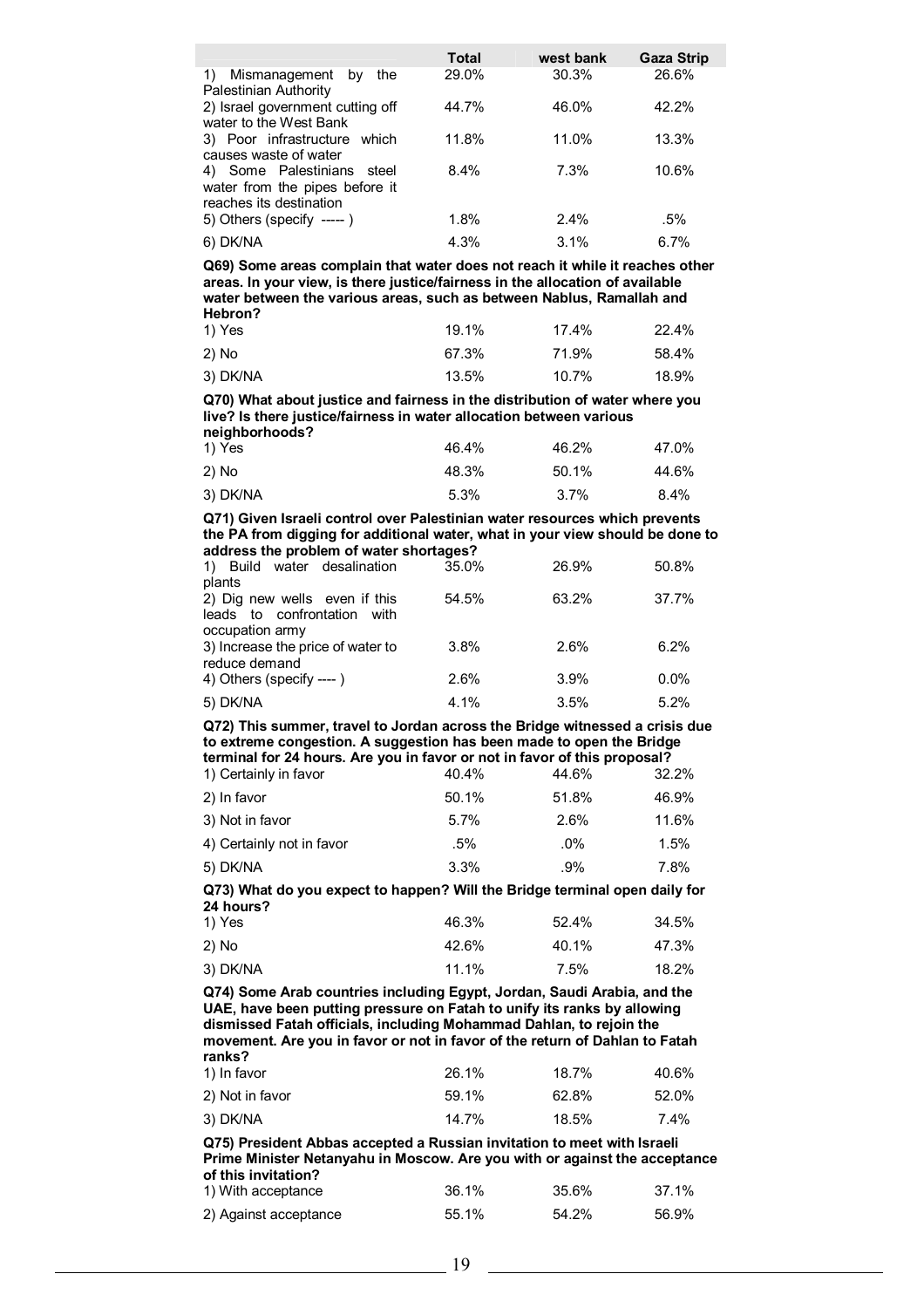|          | <b>Total</b> | west bank | <b>Gaza Strip</b> |
|----------|--------------|-----------|-------------------|
| 3) DK/NA | 8.8%         | 10.2%     | 6.0%              |

**Q76) Occasionally, Palestinian security services conduct "security campaigns" such as the one that was carried out recently in Nablus and before that in other cities and locations. In your view, what is the main purpose of these "security campaigns?" Is it to:** 

| 1) Enforce law and order     | 46.8%   | 48.1%   | 44.3%   |
|------------------------------|---------|---------|---------|
| 2) Attack anti-PA targets    | 41.2%   | 38.7%   | 46.0%   |
| $3)$ Others (specify ------) | 2.8%    | 3.4%    | 1.7%    |
| 4) DK/NA                     | $9.2\%$ | $9.9\%$ | $8.0\%$ |

**Q77) Members of the Palestinian security services have beaten to death a suspect from the old city of Nablus after he was arrested and placed under their custody. Do you think this behavior by the members of the security services was intentional or was an unintended?** 

| 1) Unintended           | 25.0% | 22.1% | 30.7%  |  |
|-------------------------|-------|-------|--------|--|
| 2) Intentional          | 56.6% | 58.5% | 52.8%  |  |
| 3) Others (specify----) | .4%   | .5%   | $.3\%$ |  |
| 4) DK/NA                | 18.0% | 19.0% | 16.2%  |  |

**Q78) Turkey and Israel reached during the last few months a reconciliation agreement. In your view, will this reconciliation have a positive or negative effect on the siege and blockade of the Gaza Strip? In other words, will it increase or decrease the siege and blockage?** 

| 1) Decrease            | 38.9% | 36.9% | 42.6% |
|------------------------|-------|-------|-------|
| 2) Increase            | 27.8% | 26.8% | 29.7% |
| 3) Will have no impact | 28.6% | 29.8% | 26.3% |
| 4) DK/NA               | 4.8%  | 6.5%  | 1.4%  |

**Q79) Recently, few Saudi academics visited the Palestinian territories including Jerusalem and met with Israeli officials. Some people say that the visit signals the establishment of relations or perhaps a sign of normalization between Saudi Arabia and Israel. What is your view? Do you see these days a closer relationship between the two countries?** 

| 1) Yes   | 63.7% | 70.9%   | 49.7% |
|----------|-------|---------|-------|
| 2) No    | 26.0% | 19.5%   | 38.5% |
| 3) DK/NA | 10.3% | $9.6\%$ | 11.8% |

**Q80) Occasionally, we witness reductions in the size of UNRWA services to Palestinian refugees. Are you worried or not worried that these reductions might indicate a gradual abandonment of its responsibility toward Palestinian refugees?** 

| 1) Worried     | 79.1% | 81.1% | 75.2%  |
|----------------|-------|-------|--------|
| 2) Not worried | 19.1% | 16.2% | 24.7%  |
| 3) DK/NA       | 1.8%  | 2.7%  | $.1\%$ |

**Q81) During the past few months, there were several reported cases of chaos and disorder in the security situation in the West Bank, especially in Nablus. What in your view is the cause of that?** 

| 1) Weak courts and justice       | 28.5% | 28.4% | 28.8% |
|----------------------------------|-------|-------|-------|
| system                           |       |       |       |
| 2) Weak security services and    | 36.2% | 35.2% | 38.1% |
| inability to continually enforce |       |       |       |
| the law                          |       |       |       |
| 3) Family clashes and societal   | 29.8% | 30.6% | 28.0% |
| conflicts                        |       |       |       |
| 4) Others (specify ----)         | 2.6%  | 2.9%  | 2.2%  |
|                                  |       |       |       |
| 5) DK/NA                         | 2.9%  | 2.9%  | 2.9%  |
|                                  |       |       |       |

### **Q82) Did you hear about the new high school exam (Tawjihi)? And if you did, what is your view about it?**

| 1) I have not heard about it                                   | 22.2% | 21.2% | 24.1% |
|----------------------------------------------------------------|-------|-------|-------|
| 2) I have heard about it and I<br>support it                   | 33.2% | 32.1% | 35.4% |
| 3) I have heard about it and I<br>oppose it                    | 25.4% | 27.1% | 22.1% |
| 4) I have heard about it and I<br>neither support or oppose it | 17.1% | 16.8% | 17.5% |
| 5) DK/NA                                                       | 2.2%  | 2.8%  | .9%   |